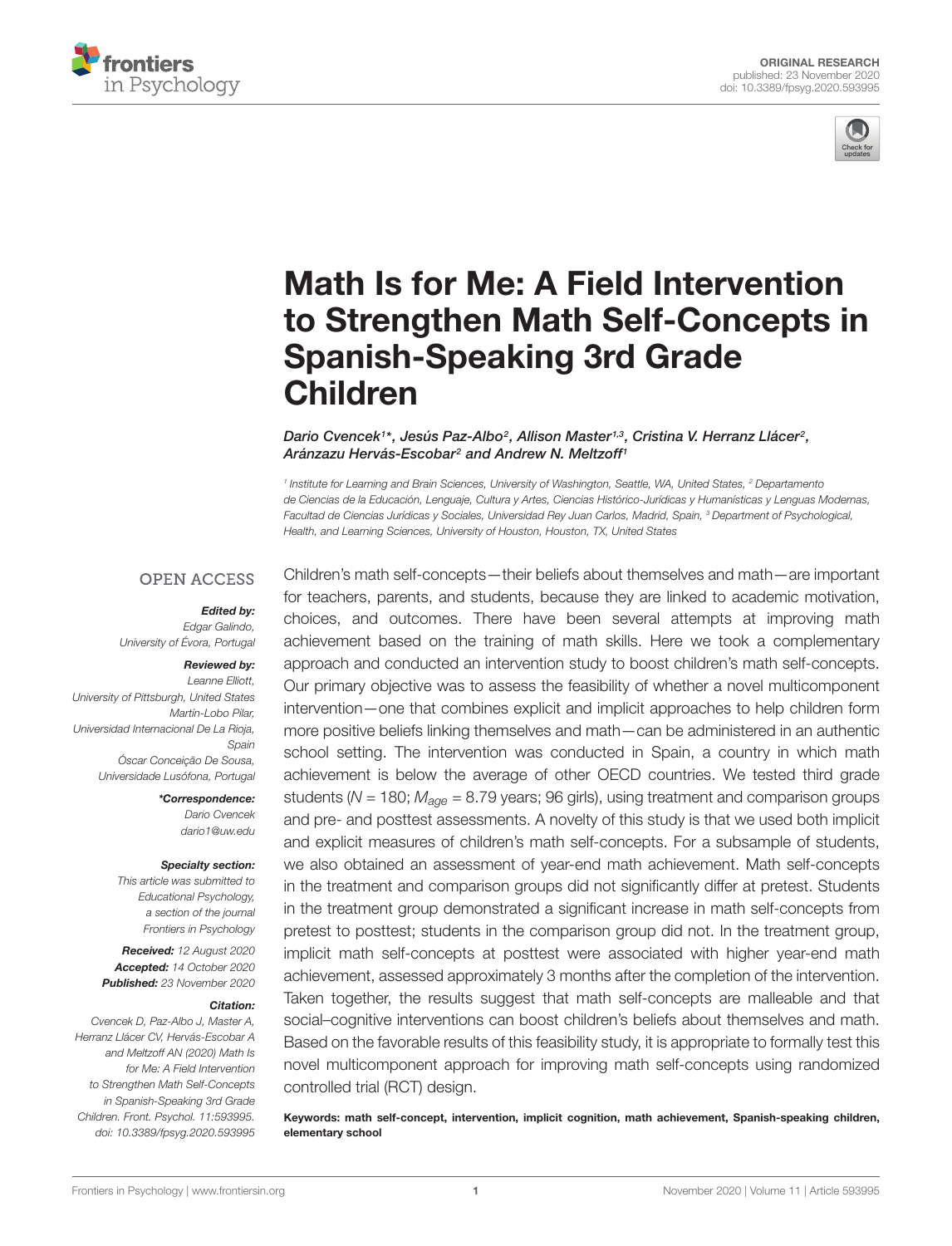# **INTRODUCTION**

Improving the quality of education during the elementary-school years is a goal of global initiatives concerned with transforming schools. There has been increasing attention to enhancing not only children's academic skills, but also students' beliefs and attitudes about school and learning. Research has shown that students' thoughts and feelings about mathematics contribute to their academic motivation, choices, and achievement. The present study examined the malleability of students' math self-concepts—how children think of themselves in relation to mathematics. We designed an intervention to enhance children's math self-concepts with the long-term goal, after further study, of designing broader intervention programs to help improve mathematics outcomes in young children.

At the broadest level, math self-concepts refer to how children think of themselves in relation to math. A substantive body of empirical work in the traditions of Reciprocal Effects Model (REM; [Marsh,](#page-12-0) [1990\)](#page-12-0) and Expectancy Value Theory (EVT; [Eccles](#page-11-0) [et al.,](#page-11-0) [1983\)](#page-11-0) provides ample evidence that the relation between a self-concept in a particular subject (e.g., math self-concept) and achievement in that subject (e.g., math achievement) is positive and often reciprocal (see [Arens et al.,](#page-11-1) [2020;](#page-11-1) [Jiang et al.,](#page-12-1) [2020\)](#page-12-1). For example, a large, longitudinal study from the end of Grade 4 through the end of Grade 9 ( $N = 3,370$  German students across 42 schools) found that math self-concepts were both predictive of (as well as predicted by) math test scores and school grades over the 6-year-period [\(Marsh et al.,](#page-12-2) [2018\)](#page-12-2). Another study involving 241 Shanghai children from Grades 2, 4, and 7 showed, using path analyses, that math self-concepts were positively related to calculation fluency in Grade 7 and math problem solving in Grades 4 and 7 [\(Cai et al.,](#page-11-2) [2018\)](#page-11-2). Finally, a study of United States preschoolers showed that early math self-concepts predicted math achievement 5 months later, controlling for initial self-concepts/interest in math [\(Fisher et al.,](#page-11-3) [2012\)](#page-11-3). Taken together, these studies show that the links between math self-concepts and math achievement are robust, reciprocal, evident cross-sectionally and longitudinally, and across different countries and age groups.

Math self-concepts can be measured in many ways and at many levels [\(Gunderson et al.,](#page-12-3) [2012\)](#page-12-3). At the simpler level are straightforward self-representations and identities such as students' judgments of their own personal ability in math [\(Harter,](#page-12-4) [2006\)](#page-12-4) or a strong psychological link between self and math [\(Cvencek et al.,](#page-11-4) [2011\)](#page-11-4). At higher levels of complexity are multidimensional, self-reflective views of math self-concepts that involve social comparison, perceptions of the self in math learning situations, and future expectancies about one's competence in math [\(Bong and Skaalvik,](#page-11-5) [2003;](#page-11-5) [Eccles,](#page-11-6) [2005;](#page-11-6) [Marsh et al.,](#page-12-5) [2019\)](#page-12-5). The identity association of  $me = math$ corresponds to the "simpler level" of the math self-concept, and is what we sought to tap in the tests used in this paper (**[Supplementary Material Section 1](#page-11-7)** provides a more detailed analysis of this conception of "levels," as well as measurement methods).

Young children's math self-concepts have been assessed with both explicit measures using intentional, verbalizable self-report (e.g., [Harter and Pike,](#page-12-6) [1984\)](#page-12-6), as well as implicit measures using automatic and non-reflective responding [\(Cvencek et al.,](#page-11-4) [2011\)](#page-11-4). Explicit processes are controlled and deliberative with mental contents accessible to introspection. Implicit processes are typically fast, non-deliberative, and not available to introspection. Both are recognized to be of psychological importance (e.g., [Kahneman,](#page-12-7) [2011\)](#page-12-7). Some studies have shown that, although implicit and explicit math self-concepts can be dissociated in children, both are useful for predicting math-related outcomes. Explicit math self-concepts may be more strongly linked to children's conscious choices and future aspirations, while implicit math self-concepts may be more strongly linked to achievement on timed, high-stakes standardized tests [\(Steffens et al.,](#page-12-8) [2010;](#page-12-8) [Cvencek et al.,](#page-11-8) [2015\)](#page-11-8).

In research with adult participants, the explicit system is considered to be malleable and changed with "one-shot" intervention strategies, whereas the implicit system is often considered to be relatively rigid [\(Devine et al.,](#page-11-9) [2012\)](#page-11-9). To date, little research has examined whether the difficulties in changing implicit cognition in adult participants also apply for children. Interventions on children could potentially be more effective in changing implicit beliefs than in adults because children's implicit cognition is based on fewer experiences and therefore may be less crystallized and more malleable than the adult case [\(Gonzalez et al.,](#page-11-10) [2017\)](#page-11-10). It is currently unknown whether interventions targeting implicit math beliefs can be designed in age-appropriate ways during elementary school, or whether a combination of interventions that draw on both implicit and explicit measurement approaches might be especially effective.

Elementary school is a desirable time for designing interventions to change math self-concepts. First, math self-concepts are still developing during this age period. While there is a substantial body of work demonstrating the stable relations between math self-concepts and math achievement by middle school [\(Muenks et al.,](#page-12-9) [2018;](#page-12-9) [Marsh et al.,](#page-12-5) [2019\)](#page-12-5), the math self-concepts in elementary-school children undergo substantial change [\(Ehm et al.,](#page-11-11) [2019\)](#page-11-11). Specifically, the magnitude (how positive or negative one's math self-concept is), structure (what types of beliefs and self-evaluations factor into the "content" of one's math self-concept), and the relation of math self-concepts to math achievement all undergo change during elementary school [\(Weidinger et al.,](#page-13-0) [2018\)](#page-13-0). Second, the ages tested here may represent the optimal time to influence children's implicit beliefs in particular [\(Gonzalez et al.,](#page-11-10) [2017;](#page-11-10) [Qian et al.,](#page-12-10) [2019\)](#page-12-10); it may be a time during which math begins to be incorporated into one's self-concept [\(Lei et al.,](#page-12-11) [2019\)](#page-12-11). The age group in this study (Grade 3; 8 to 9 years of age) was chosen based on dual reasons: (i) it seems to be a time of developmental change and (ii) previous findings show that math self-concepts can be measured reliably with both implicit and explicit measures at this age [\(Meltzoff and Cvencek,](#page-12-12) [2019\)](#page-12-12).

To our knowledge, only one study attempted to intervene on both math achievement, as well as children's thoughts and feelings about mathematics (math self-concept, math anxiety, and self-regulation) in elementary-school children [\(Collingwood](#page-11-12) [and Dewey,](#page-11-12) [2018\)](#page-11-12). This multi-component intervention was delivered by trained teaching assistants in small groups for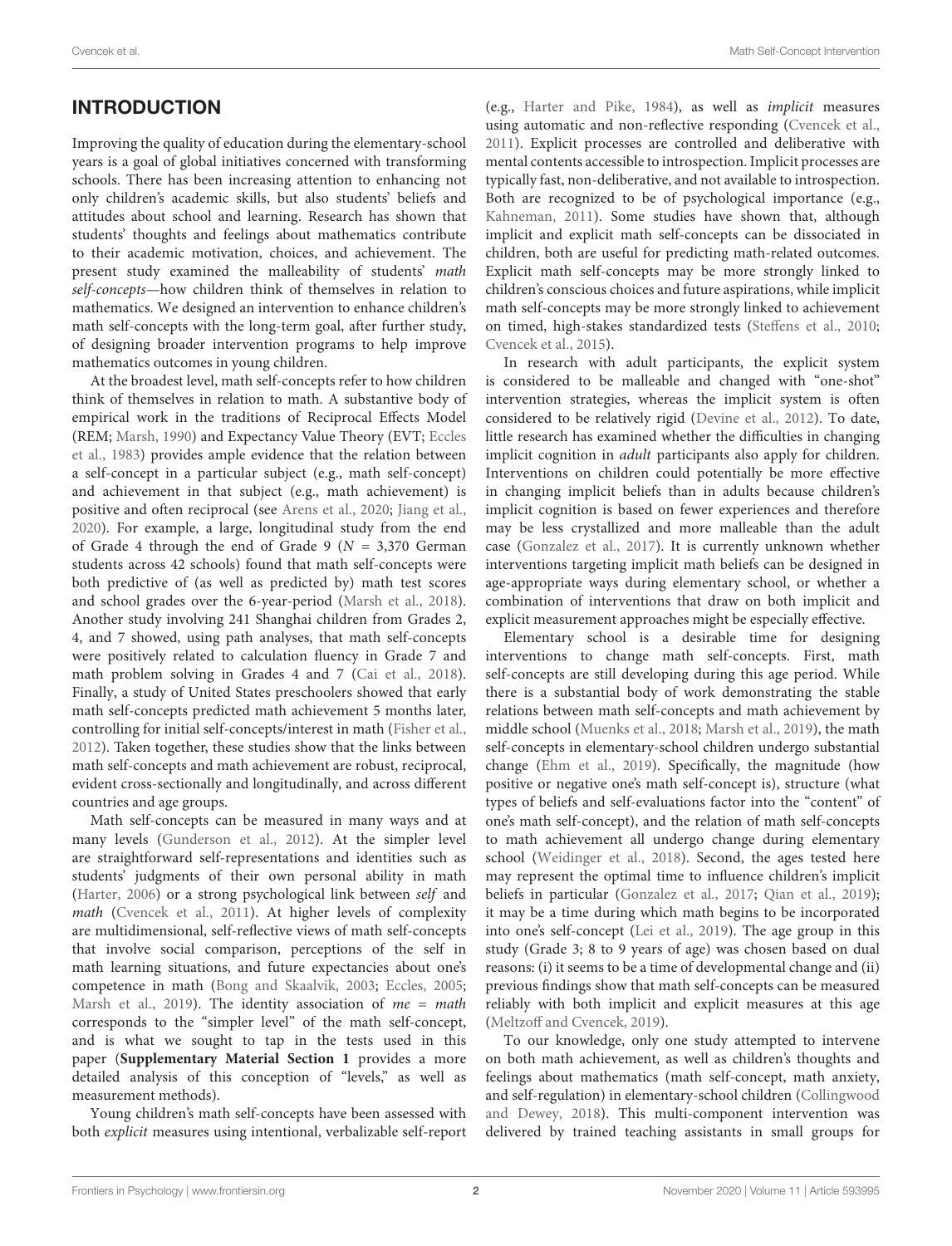4 weeks and consisted of 12 45-minute long sessions. The intervention involved: (i) self-regulated learning, (ii) mindful breathing, (iii) humor and comic strips, and (iv) use of self-coping statements when solving math problems. The intervention was found to improve math achievement and selfregulation, but had no measurable effect on math self-concept or math anxiety. It is currently unknown how to effectively enhance students' math self-concepts during elementary-school years.

The interventions used in the current study consisted of multiple components. The use of multi-component interventions is considered desirable in this age group, particularly when trying to establish larger effect sizes for constructs (such as math self-concepts) which are multi-dimensional themselves [\(Martin,](#page-12-13) [2008;](#page-12-13) and see **[Supplementary Material, Section 1](#page-11-7)**). We designed and used age-appropriate interventions on both explicit and implicit self-concepts: The two "explicit" interventions required children to process information and engage in reflective thinking; the two "implicit" interventions allowed children to process information in a less deliberate manner and engage in automatic responding. A novel feature of the current work is that we combined both types of strategies in a single intervention session, because we believe that this increases the likelihood of success, as opposed to focusing on one type of approach alone.

The interventions targeting explicit cognitions drew on previous research showing that students benefit from feeling that they are valued and can succeed in school. It may be important for students to have these feelings both as individuals and in relation to the social-identity groupings to which they feel a sense of belonging (such as race/ethnicity, gender, or regional identity). In one previous study, children were most successful on a math test when they were reminded of a social identity that was linked to positive stereotypes in math, such as being Asian [\(Ambady](#page-11-13) [et al.,](#page-11-13) [2001\)](#page-11-13). In another study, middle-school students of color achieved higher grades when their sense of personal adequacy was affirmed in school [\(Cohen et al.,](#page-11-14) [2006\)](#page-11-14). If children feel that they and their groups are successful in math, this should boost their explicit math self-concepts [\(Master and Meltzoff,](#page-12-14) [2020\)](#page-12-14).

The interventions targeting implicit cognitions drew on previous successful interventions used in adults showing that mental associations between "me" and certain attributes can be strengthened using motor acts and auditory cues. In one study [\(Kawakami et al.,](#page-12-15) [2008\)](#page-12-15), college women who were low in implicit math identification (defined as the "strength of association between self and math versus other and math," p. 821) showed greater math identification and persistence after a training that involved pulling a joystick toward themselves when they viewed images related to math. In another study, adults heard particular sounds after attending and responding to counter-stereotypical pairings between images and words, such as a female face with the word "math" [\(Hu et al.,](#page-12-16) [2015\)](#page-12-16). These sound cues were designed to reinforce the counter-stereotypical pairings in contrast to stereotypical pairings. We reasoned that in the case of children, similar physical and audio procedures could help reinforce the link between me and math, boosting children's implicit math self-concepts.

The primary goal of this study was to assess the *feasibility* of whether a novel multicomponent intervention that combines explicit and implicit approaches to help children form more positive beliefs about themselves and math can be administered in an authentic school setting. Implementation research in education typically begins with an exploration of malleable factors that provides the initial empirical basis for refining a particular intervention. An overarching goal during this phase of research is to determine: (i) whether there is evidence of the promise of the intervention for achieving its intended outcomes, and (ii) whether the theorized intervention approaches are feasible for use (e.g., not too time consuming) within the intended authentic delivery setting [\(Institute of Education](#page-12-17) [Sciences,](#page-12-17) [2012\)](#page-12-17). Evidence of promise at this phase will usually lead to further research using randomized controlled trial (RCT) design to provide rigorous experimental data about the efficacy of the intervention.

Following this general model, we used a repeated-measures, quasi-experimental design to establish feasibility and provide guidance for future designs. We acknowledge that the authentic school settings imposed certain limitations on the study, which can, and should, be improved in future work. These issues are articulated and addressed in the section "Limitations, Lessons Learned, and Future Research." At the same time, we think that this study, which is a first attempt at combining both implicit and explicit measures in an intervention on math self-concepts at this early age, advances our knowledge with potential downstream benefits in the design of broader educational interventions.

This study involved an international consortium of researchers from the United States and Spain and took place in Madrid. We chose Madrid as the test site for several reasons. First, the math achievement of students from Spain, as measured by PISA, is below the OECD average [\(Organisation for](#page-12-18) [Economic Co-operation and Development,](#page-12-18) [2015\)](#page-12-18). This belowaverage achievement provides an opportunity for testing new interventions because a successful intervention, after sufficient instrument development, may be able to be used in this same setting to enhance students' math outcomes before students fall behind on standardized math achievement on international tests. Second, Madrid is the only region in Spain that makes each school's average results on standardized tests available to the public [\(Anghel et al.,](#page-11-15) [2015\)](#page-11-15); and there is intense governmental and educational interest in boosting math performance in Spain in general and Madrid in particular. Indeed, we received considerable assistance from local policymakers, principals, and teachers in the conduct of this study. Third, by adapting the interventions for use in Madrid, this research has potential to provide tools in the Spanish language that can contribute to educational research not only in Europe but also in Latin America and an increasingly large Spanish-speaking population in the United States [\(Rivas-Drake et al.,](#page-12-19) [2016;](#page-12-19) [Bauman,](#page-11-16) [2017\)](#page-11-16).

This study makes four novel contributions to the literature. First, to our knowledge, no previous study has examined the effectiveness of a multicomponent intervention targeting students' math self-concepts in early elementary school. Second, this study was the first to use both implicit and explicit math self-concepts as outcome measures in elementary school, and to combine these psychological constructs to predict year-end math achievement. Third, no previous study has used technologybased interventions to influence children's math self-concepts,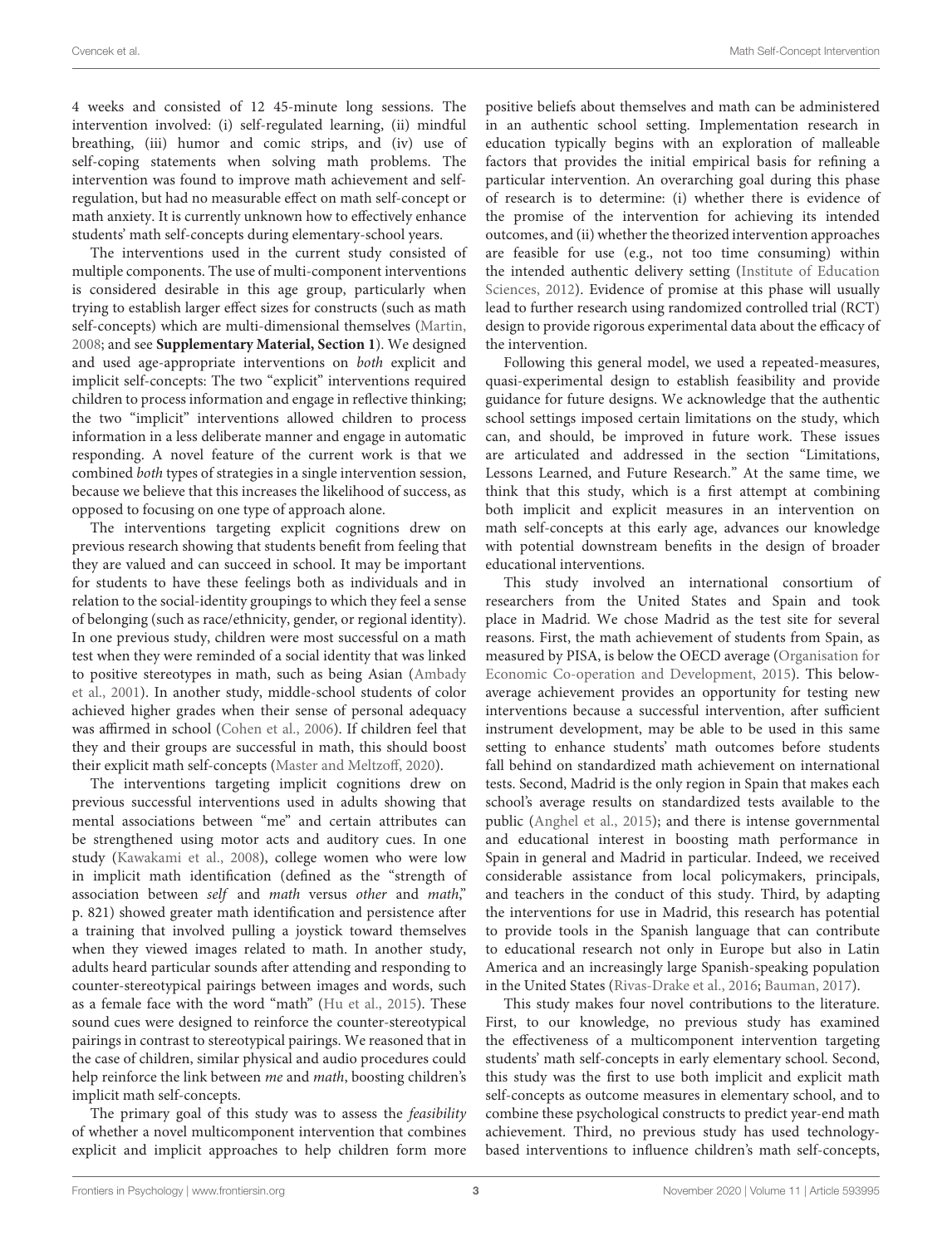which provides preliminary groundwork toward broadly-useable interventions. Fourth, the current study responds to recent calls for reducing the oversampling of North American participants in educational research [\(Nielsen et al.,](#page-12-20) [2017\)](#page-12-20).

# MATERIALS AND METHODS

# **Participants**

The participants were 180 students ( $M = 8.79$  years,  $SD = 0.40$ , range: 7.98–10.02 years); 96 were girls  $(M = 8.79$  years,  $SD = 0.38$ , range: 8.04–9.95 years), and 84 were boys  $(M = 8.79$  years,  $SD = 0.42$ , range: 7.98-10.02 years). Mean ages between girls and boys did not differ,  $p = 0.99$ . These participants were recruited from nine Madrid elementary schools (30 classrooms), with the cooperation of the Madrid Ministry of Education. The research team obtained permission from the school principals. Students were tested at schools either from (i) December to April during the 2015–2016 school year, or (ii) March to April during the 2016–2017 school year.

All nine schools shared the same regional department of education and educational policies, however, each school was free to design its own educational mission. All nine schools belonged to the same City of Madrid school district. On average, children attending the nine schools were primarily low- to upper-middle SES, but we did not specifically ask children about their individual family's SES. None of the classrooms were special education classrooms. Finally, according to the official results of the external assessment of all Madrid Grade 3 students (1,302 schools) in May 2016, the City of Madrid school district had the average score of 7.08 for the Math Assessment (on a scale from 0 to 10; 549 participating schools total), indicating that the nine schools were medium-achieving in math.

Due to institutional constraints in some of the schools, students could not be fully randomized into the treatment and control groups; thus, our study was what [Shadish et al.](#page-12-21) [\(2002\)](#page-12-21) have described as a quasi-experiment. Quasi-experiments done in real-world settings can be a very useful step toward more randomized controlled designs [\(Cook et al.,](#page-11-17) [2020\)](#page-11-17). Specifically, [Shadish et al.](#page-12-21) [\(2002\)](#page-12-21) argue that "the use of carefully selected comparison groups facilitates causal inference from quasi experiments (when) they are also accompanied by pretest measures on the same outcome variable as posttest" (p. 136). In line with this reasoning, students in the present study were assigned to treatment and comparison groups. As recommended by [Shadish et al.](#page-12-21) [\(2002\)](#page-12-21), we used a pretest/posttest design and used the same outcome variables in the pretest and posttest. As will be shown, the treatment and comparison groups did not differ in their pretest scores for either the implicit or the explicit measure. Finally, we oversampled for the treatment group (see [Berkowitz et al.,](#page-11-18) [2015,](#page-11-18) for a similar strategy).

The research team consisted of native Spanish-speaking researchers from the Universidad Rey Juan Carlos, which is located in proximity to the schools. The team members visited schools and held informational meetings to explain the study goals, procedures, and resolve any questions regarding the educational interventions. Families gave written consent for their children. The procedures of this research were approved by the relevant university Research Ethics Committee (Universidad Rey Juan Carlos approval numbers: 22/2015 and ENM 22/20150712201600317).

# **Materials**

Students were tested individually in a separate room outside of his or her classroom by trained experimenters. For each measure, the student sat at a table facing a Lenovo ThinkPad Yoga 15 Ultrabook laptop computer with a pair of QuietComfort 25 Acoustic Noise Canceling headphones and an adapted keyboard (see [Cvencek et al.,](#page-11-8) [2015,](#page-11-8) pp. 3-4, for an illustration of such computerized implicit and explicit measures in educational research). The experimenter was seated next to the student and gave instructions orally. Each test session began with a 3–5 minute description of the study, during which students were told that they would "play a game on the computer" and were familiarized with the test apparatus. Students completed implicit and explicit tests of math self-concepts. No other tests pertaining to different school subjects other than the ones reported here were administered. The main characteristics of these tests are described in the sections below.

# Pretest

### Implicit Measure

The implicit measure was a Child Implicit Association Test (ChIAT) that has been successfully used with this age to measure math stereotypes and self-concepts [\(Cvencek et al.,](#page-11-4) [2011\)](#page-11-4). The underlying principle of the ChIAT is that it is easier to give the same response to items that are associated in memory (called "congruent") than to give the same response to pairs of items that are not associated in memory ("incongruent"). An example can illuminate this and help explain the general principles of the ChIAT. Imagine being presented with images of spring landscapes, winter landscapes, and also with faces of young people and faces of old people. You are asked to sort these images into two piles: one pile in which you are to place *spring* landscapes and young faces, and another pile in which you are instructed to place winter landscapes and old faces. Under these instructions, you will likely be very fast sorting the images: Your ease of sorting will be facilitated by a prior association of "spring goes with youth" and "winter goes with old age." However, if you are asked to sort the same images again, but now you have to place spring landscapes and old faces in one pile, and winter landscapes and young faces in the other pile, it will likely be more difficult. This is because you probably do not have memory links between "spring goes with old" or "winter goes with young." The underlying principle of the ChIAT is similar, and it has been found that both adults and children find certain associations to be more congruent, and they respond to them faster (which can be measured precisely on a computer machine). If children identify with math, they are expected to respond more quickly to  $me = math$  than to other control pairings (see [Cvencek et al.,](#page-11-4) [2011,](#page-11-4) for more complete details).

The math self-concept ChIAT assesses the degree to which individual participants link me with math more than with a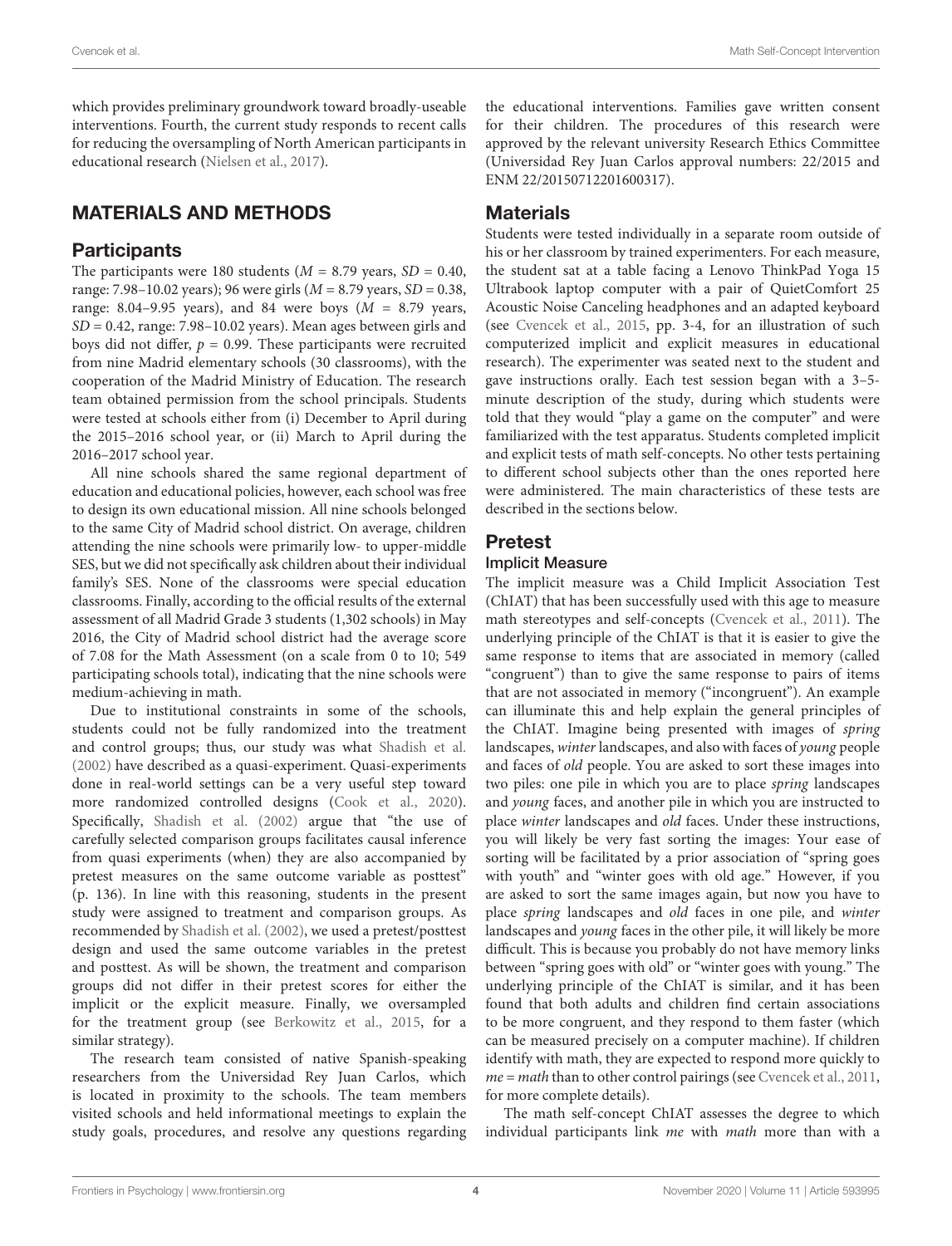different academic subject such as reading. During the math self-concept ChIAT, students sorted the words belonging to four different categories: me, not-me, math, and reading. All stimuli were presented in Spanish. The stimuli for the me and not-me categories were four me pronouns (me, myself, I, mine) and four not-me pronouns (they, them, theirs, other). The stimuli for the math and reading categories were five math words (addition, count, math, graph, numbers) and five reading words (books, letters, read, sentence, story).

The ChIAT was scored using the D-score algorithm, which converts the raw response times into a standardized metric of association strength in line with previous successful uses with elementary-school children [\(Baron and Banaji,](#page-11-19) [2006;](#page-11-19) [Cvencek](#page-11-4) [et al.,](#page-11-4) [2011\)](#page-11-4). The ChIAT score (D) was scored so it had computational upper and lower bounds of  $+2$  (which indicated a strong association of  $me = math$ ) to  $-2$  (which was a strong association of  $me = reading$ ), with a rational value of 0 indicating an equally strong association of me with math and reading. The ChIAT score provides a continuous measure, good internal consistency, and exhibits great variability in responses across different participants, which allows educational researchers to assess stronger or weaker identification with math on an interval scale that is highly sensitive to individual differences. In the current study, the implicit measure was internally consistent ( $\alpha$  = 0.70). Using standard algorithms and procedures for eliminations for this age [\(Cvencek et al.,](#page-11-4) [2011\)](#page-11-4), four students (2.2%) were excluded for having excessively slow responses, and one (0.6%) was excluded for excessive errors, leaving  $N = 175$  (94 girls, 81 boys) in the final reported sample.

### Explicit Measure

The self-report measure was administered as two Likert-scale questions from the "Pictorial Scale of Perceived Competence and Acceptance for Young Children" [\(Harter and Pike,](#page-12-6) [1984\)](#page-12-6). This measure used both pictures and verbal explanations. In the double binary response strategy used in the original scale, the experimenter first asked the student to select which of two samegender characters, who were either engaged in math or reading, was more like the self. This was always followed by a follow-up question asking the student to point to a smaller or larger circle (1.1 and 2.3 cm in diameter, respectively) to indicate "a little" versus "a lot" of similarity. This two-step formulation of each question (known as "branching"; [Krosnick and Presser,](#page-12-22) [2010\)](#page-12-22) was done to keep the number of choices simple and age appropriate [\(Master et al.,](#page-12-23) [2017a\)](#page-12-23). Positive values indicated choice of the math character as more like the self.

The advantage of using the two-item explicit self-concept measure instead of a longer scale is that it is simple enough to be used in the age group tested. While using twoitem measures may seem like an oversimplification of a multidimensional construct such as math self-concept, prior research suggest that such two-item measures are predictive of cognitive and behavioral outcomes in math contexts. For example, research has found that these math self-concept measures are predictive of standardized math test scores [\(Cvencek et al.,](#page-11-8) [2015\)](#page-11-8). There is also evidence showing that these measures demonstrated theoretically-expected evidence of cognitive–affective consistency or "balance" within child samples [\(Cvencek et al.,](#page-11-20) [2014\)](#page-11-20). This explicit measure typically exhibits similar internal consistency as six-item multidimensional math self-concept measures. In the current study, the explicit measure was internally consistent, as indicated by both satisfactory Cronbach's alpha ( $\alpha$  = 0.71) as well as a strong correlation between the two items,  $r = 0.55$ ,  $p < 0.001$ .

# Experimental Intervention Tasks

The interventions were administered individually immediately after the pretest. The order of implicit and explicit interventions was counterbalanced across participants. The entire intervention protocol took approximately 25 min. Each student was initially assigned to one of three groups: math-intervention (treatment), reading-intervention (reverse-treated comparison), or no-intervention group (untreated comparison). In the mathintervention group, students completed four tasks with mathrelated stimuli. In the reading-intervention comparison group, students completed the tasks with reading-related stimuli. In the no-intervention comparison group, students did not complete any intervention activities, and spent 5–10 min waiting in the same testing room before completing the posttest measures.

### Intervention Task #1: Activating Positive In-Group **Attributes**

This intervention task was designed to highlight positive attributes about students' in-group's math performance. The rationale for this task was that reminding students about positive stereotypes about groups to which they belong can have positive effects on students' own identification with mathematics. This activity was designed to activate positive attributes about the math ability of students' in-group [\(Ambady et al.,](#page-11-13) [2001\)](#page-11-13). Findings of the Programme for International Student Assessment (PISA) study were used to create a short lesson that was shown to students. Students viewed a series of PowerPoint bar graphs that depicted Madrid students' math (or reading) performance relative to other Spanish and European students, and showed that Madrid children in general scored higher on math than students did on average in other regions of Spain (e.g., Catalonia, Navarre) or some countries in Europe (e.g., England, Germany).

In the math-intervention (treatment) group, the scores represented in bar charts were described as "scores on a test that measures how good at math you are." The scores presented were the actual average PISA math scores for Madrid. In the readingintervention group, the scores represented in bar charts were described as "scores on a test that measures how good at reading you are." In the reading-intervention (comparison) group, the graphs used were the same ones used in the math-intervention group. Students in the no-intervention (comparison) group did not see any graphs.

### Intervention Task #2: Expressing  $Me = Math$  Identity

This intervention task aimed to allow students to verbally express positive math self-concepts and reflect on why they are personally important to them. The principle underlying this task was that engaging in self-affirmations—such as seeing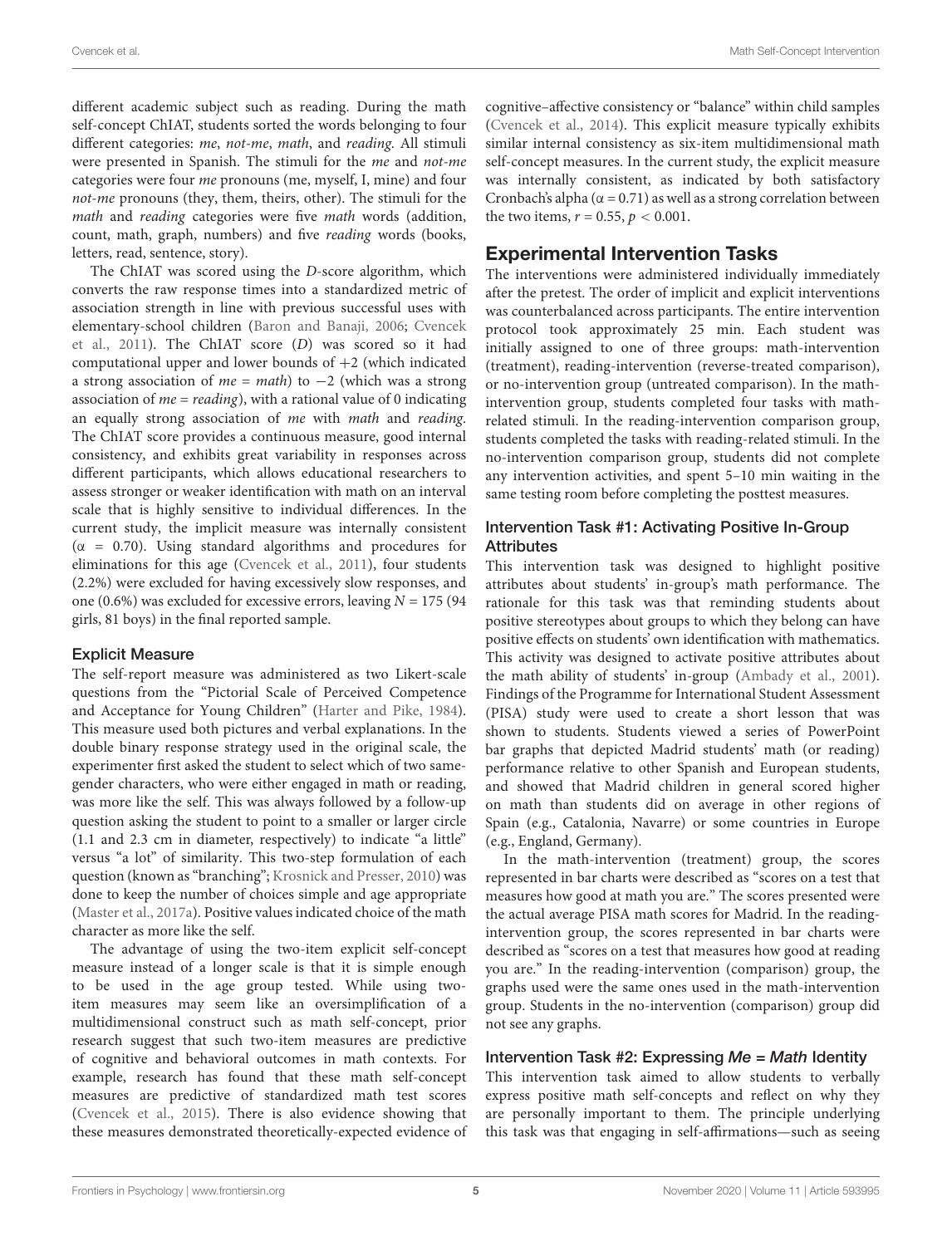oneself as efficacious—can alleviate the stress in achievement contexts by buttressing self-worth in that domain. Such selfaffirmations are often induced by having students consciously reflect on personally important values, such as the importance of a self-defining skill. In the current study, the activity was designed to allow students to express and endorse their math (reading) identity and why these activities were important to them, in an adaptation of the intervention developed for older students by [Cohen et al.](#page-11-14) [\(2006\)](#page-11-14). Students in the mathintervention (treatment) group were asked to answer, "How good at math are you?" on a Likert scale ranging from 1 (not good at all) to 7 (very good). The experimenter reinforced their response ("It sounds like you are kind of/pretty good at math") and, most importantly, asked them to "Now write a few reasons why you think you are good at math." As reported below, children's ratings of their own math ability were highly positive (all  $ps < 0.001$ ). (Although this adaptation highlighted students' ability in math, [Mueller and Dweck,](#page-12-24) [1998,](#page-12-24) the ratings and explanations were all generated by students themselves, which protects against any possible threatening aspects of the evaluation, [Yeager and Walton,](#page-13-1) [2011\)](#page-13-1). The experimenter then discussed their answers with them.

Next, students in the math-intervention (treatment) group were asked, "How important is it for you to get good grades in math?" on a Likert scale ranging from 1 (not at all important) to 7 (very important). The experimenter reinforced their response ("It sounds like math is kind of/pretty important to you") and asked them to "Now write a few reasons why you think getting good grades in math is important." The experimenter then discussed their answers with them. This activity provided students with an opportunity to verbally express positive math self-concepts and self-affirm why being good at math was personally important to them (in line with [Cohen et al.,](#page-11-14) [2006\)](#page-11-14). Students in the reading-intervention (comparison) group underwent the same procedures with questions about reading. Students in the no-intervention (comparison) group did not complete the affirmation activity. Responses from students in both the math-intervention and reading-intervention groups were highly positive on the 7-point Likert scale (good at math:  $M = 5.91$ ,  $SD = 1.11$ ; math important:  $M = 6.67$ ,  $SD = 0.99$ ; good at reading:  $M = 5.66$ ,  $SD = 1.17$ ; reading important:  $M = 6.48$ ,  $SD = 0.89$ ). Ratings of ability in math versus reading were not significantly different between groups,  $p = 0.21$ , nor were ratings of the importance of getting good grades,  $p = 0.26$ .

#### Intervention Task #3: Approaching Math

This intervention task was designed to allow students to physically "approach" math. The idea behind this task is that people generally evaluate objects and categories more favorably following the performance of approach, as opposed to avoidance, actions, especially when evaluations are measured at an implicit level. Consequently, giving students practice in responding to academic subjects by engaging in approach behaviors, which are known to be related—both semantically and behaviorally—with bringing categories closer to the self, can positively impact students' orientation to these subjects, at least at an implicit level. This activity was designed to have

students associate math with approach ("positive") behaviors (following a procedure designed for adults by [Kawakami et al.,](#page-12-15) [2008\)](#page-12-15). In the math-intervention (treatment) group, students were instructed to pull a joystick toward themselves when presented with math images (i.e., cartoons of children doing math or math objects such as calculators) and to push the joystick away when presented with reading images (i.e., cartoons of children reading or objects such as books). Students in the reading-intervention (comparison) group were instructed to pull the joystick toward themselves for reading images and push it away for math images. Students in the no-intervention (comparison) group did not complete any approach tasks. In both math-intervention and reading-intervention groups, students completed four blocks of 40 trials.

### Intervention Task #4: Sound Cueing for Identification and Positivity

This intervention task was designed to allow students to hear interesting sound cues linked to math. Prior research has shown that pairing concepts (such as "mathematics") with subtle auditory cues—which participants have previously been trained to associate with self and positivity—can effectively enhance the implicit  $me = math$  and  $math = good$  linkages. This activity was designed to use sound cues in a task that has been used to reduce implicit gender biases in adults [\(Hu](#page-12-16) [et al.,](#page-12-16) [2015\)](#page-12-16). Students engaged in two phases of training activities that rely on sound cues to strengthen the  $me = math$  and  $math = good$  associations.

During the first training phase, students viewed several types of image–word pairings but were required to attend and respond only to pairings that involved either (i) me pronouns and a math image, or (ii) a good word and a math image. Two attention-getting, frequency-modulated sounds were presented during the first training phase: one after correctly linking math and the self ( $me = math$ ) and the other after linking math to something positive (*math* =  $good$ ). Students in the readingintervention comparison group were instructed to respond only to me and reading pairings and good and reading pairings. Students in the no-intervention comparison group did not complete any sound cueing trials. During the first training phase, students in the math-intervention (treatment) group and reading-intervention (comparison) group completed three blocks of 18 trials.

To underscore these associations, students also completed a second training phase. In each of the activities in the second training phase, the same two sounds from the first training phase prompted students to form a corresponding image–word pairing by using a computer mouse to drag the image to the appropriate target word. Students in the no-intervention (comparison) group did not complete any image dragging trials. During the second training phase, students in the math-intervention (treatment) group and reading-intervention (comparison) groups completed three blocks of 18 trials.

### Posttest

Following the administration of the four intervention tasks, and an optional 5–10 min break, all students completed the same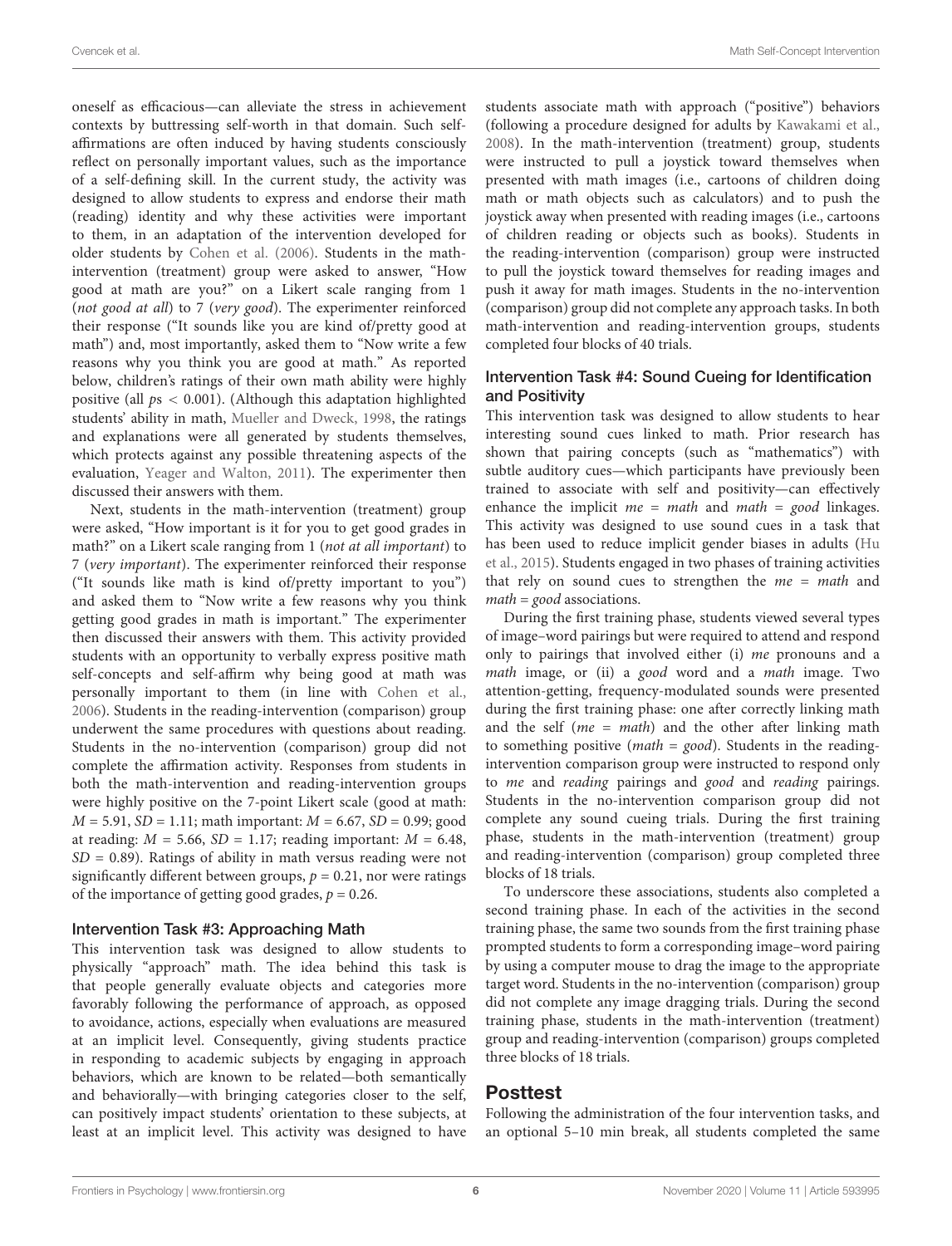implicit and explicit measures of math self-concept (i.e., posttest was administered in the same session as pretest, in the same location/test room, on the same laptop computer, and closely following the interventions, all as recommended by [Shadish et al.,](#page-12-21) [2002,](#page-12-21) for methodological reasons).

# Treatment Fidelity

Three project coordinators supervised nine experimenters from the beginning to the end of the experiment. A 3-step plan for experimenter training was implemented prior to the start of the study. First, each experimenter was provided with the Treatment Manual in Spanish, which described the study protocol in detail. Second, project coordinators carried out training sessions in which they modeled the interventions with each experimenter prior to the start of the study. Third, project coordinators observed experimenters and provided training feedback in the form of group discussions with all experimenters over the course of several weeks, during which specifics of the interventions were repeatedly reviewed. These team meetings focused on evaluating the experimenters' adherence to the research protocol. The sessions highlighted experimenters' successes and failures, offered constructive feedback from project coordinators and other experimenters to increase the fidelity of interventions, and clarified procedures to minimize departures from protocol.

Once the study started, experimenters were also observed by their peers (i.e., other experimenters) during the interventions, which provided additional rounds of "real-time" feedback to correct any significant departures from protocol. Treatment fidelity is important to consider, because when interventions fail to produce expected effects, there is potential to conclude (erroneously) that observed results are due to the conceptual or methodological problems with a particular intervention, rather than the fact that it was not delivered as intended [\(Dusenbury et al.,](#page-11-21) [2003\)](#page-11-21).

In this study, treatment fidelity was quantified in two ways. First, by design, we kept track of intervention duration and compared the average duration for math-intervention  $(M = 23.75$  min,  $SD = 2.47$  min) and reading-intervention  $(M = 23.14 \text{ min}, SD = 2.24 \text{ min})$  groups. These did not differ in temporal duration ( $p = 0.14$ ), ruling out the possibility that students in the math-intervention group received "more" intervention than the students in the reading-intervention group. Second, any instances of "unforeseen events" that occurred were written down (e.g., school headmaster being present during interventions, bell ringing during intervention administration, student not following all of the instructions, etc.). This occurred for only 10.3% of the students. A Chi-square analysis was conducted to examine whether the number of these unforeseen events varied by experimental group and revealed no statistically significant effects,  $p = 0.46$ .

# Year-End Math Achievement

We also wanted to examine the degree to which our mathintervention effects might be associated with long-term academic outcomes. We re-contacted the schools toward the end of the academic year (collected in June of both 2016 and 2017 school years) and requested measures of math achievement (i.e., grades in mathematics from the year-end report cards) for students in the math-intervention group (institutional constraints and costs prevented us from requesting year-end report cards from more than about 100 students). We achieved a 57% compliance rate for this aspect of the study,  $n = 56$  out of 99 students. No other achievement data was provided by the schools.

# RESULTS

Several preliminary analyses were conducted to check whether demographic factors (gender, age) and classrooms/schools from which children were recruited had significant effects on any of the pretest or posttest results. As expected, none of them did, all  $ps > 0.10$ . Therefore, the analyses are reported by collapsing across these factors. The results are organized in sections: (i) preliminary analyses, (ii) pre–post change on math self-concepts for treatment versus comparison groups, followed by (iii) analyses evaluating long-term relations between treatment outcomes and end of year math achievement. **[Table 1](#page-6-0)** displays correlations among study variables.

# Main Analyses: Malleability of Self-Concepts

### Preliminary Analyses

We first checked whether there was any difference in the pretest scores as a function of group. Two one-way analyses of variance (ANOVAs) were performed on math self-concept pretest scores (one for implicit, and one for explicit measures) with experimental group as a between-groups factor. As expected, neither the ChIAT measure of implicit math self-concept nor the students' verbal report of explicit math self-concept showed a pretest difference as a function of group (implicit,  $p = 0.70$ ; explicit,  $p = 0.25$ ). In addition, we examined whether the two comparison groups (reading-intervention group,  $n = 49$ , and no-intervention group,  $n = 27$ ) differed on any of the implicit or explicit measures. There were no significant differences (see **[Supplementary Material](#page-11-7)**). Thus, for the main analyses, we combined the reading-intervention and no-intervention groups into a combined comparison group ( $n = 76$ ), which was compared to the math-intervention treatment group  $(n = 99)$ .

### Pre–Post Change

One-way analyses of covariance (ANCOVAs) were conducted to examine differences between the treatment and comparison groups on math self-concept posttest scores, controlling for

<span id="page-6-0"></span>

| <b>Measure</b>              |           |          | з         | 4                        |
|-----------------------------|-----------|----------|-----------|--------------------------|
| (1) Implicit MSC (Pretest)  |           |          |           |                          |
| (2) Implicit MSC (Posttest) | $0.32***$ |          |           |                          |
| (3) Explicit MSC (Pretest)  | $0.21*$   | $0.26**$ |           |                          |
| (4) Explicit MSC (Posttest) | $0.23*$   | $0.25**$ | $0.76***$ | $\overline{\phantom{a}}$ |

MSC, Math Self-Concept; \*p < 0.01; \*\*p < 0.001; \*\*\*p < 0.0001.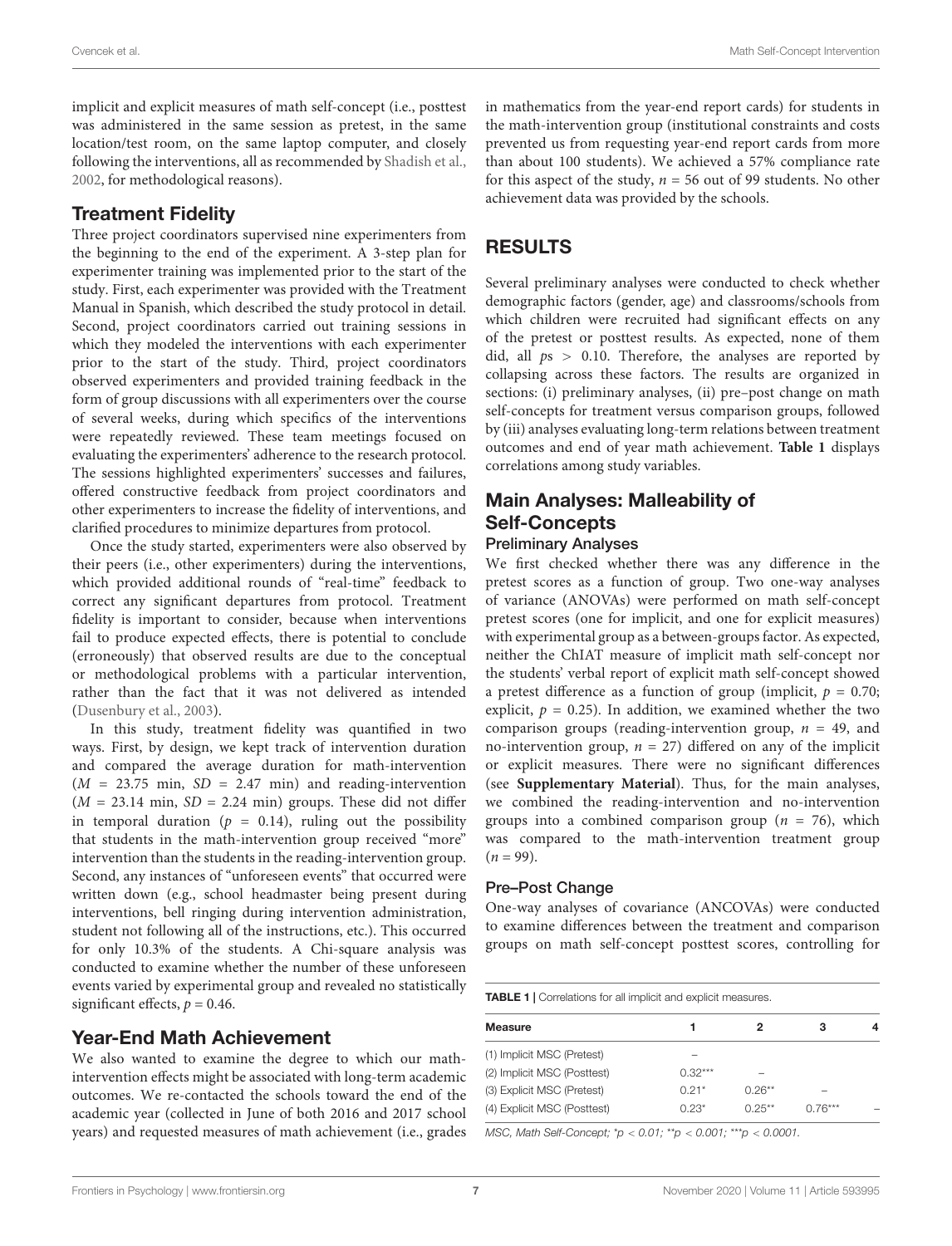pretest scores. This approach ensures that posttest differences result from the treatment, and not leftover effects of random pretest differences between groups.

#### **Implicit measures**

The results for the implicit measures are displayed in **[Figure 1A](#page-7-0)**. On both pre- and posttest implicit math self-concept measures, positive scores indicated  $me = math$  associations. As can be seen from the left two bars in **[Figure 1A](#page-7-0)**, students in the math selfconcept treatment group displayed stronger math self-concepts at posttest than at pretest. In contrast, and as shown in the right two bars in **[Figure 1A](#page-7-0)**, students in the comparison group showed no significant gain in math self-concepts from pretest to posttest. The ANCOVA for the implicit measures revealed a significant effect of the math intervention on posttest math selfconcept after controlling for pretest,  $F(1,172) = 3.73$ ,  $p = 0.05$ , d = 0.29. Moreover, as shown in **[Figure 1A](#page-7-0)**, paired-sample t-tests revealed that the pre–post change was significant in the treatment group,  $t(98) = 2.36$ ,  $p = 0.02$ ,  $d = 0.28$ , but not in the comparison group,  $p = 0.65$ . As expected, the pretest scores did not differ between the treatment and comparison group,  $p = 0.55$ ; yet, the posttest scores in the treatment group were significantly higher in the  $me = math$  direction than in the comparison group,  $t(173) = 2.03$ ,  $p = 0.044$ ,  $d = 0.31$ . Finally, we compared the implicit scores to 0 (equally strong math and reading self-concepts), and only the scores in the treatment group at posttest were significantly different from 0, and they were in the  $me = math direction (M = 0.17, SD = 0.38), t(98) = 4.41, p < 0.001,$  $d = 0.44$ .

#### **Explicit measures**

The results for the explicit measures are displayed in **[Figure 1B](#page-7-0)**. On both pre- and posttest explicit math self-concept measures, positive scores indicated  $me = math$  associations (and negative scores indicated *not-me* = *math* associations). As can be seen

from the left two bars in **[Figure 1B](#page-7-0)**, students in the treatment group displayed stronger math self-concepts at posttest than at pretest. In contrast, and as shown in the right two bars in **[Figure 1B](#page-7-0)**, students in the comparison group displayed no significant gain in math self-concepts from pretest to posttest. The ANCOVA for the explicit measures revealed a significant effect of the math intervention on posttest explicit math selfconcept after controlling for pretest,  $F(1,172) = 7.46$ ,  $p = 0.01$ ,  $d = 0.42$ . Moreover, as shown in **[Figure 1B](#page-7-0)**, paired-sample *t*-tests revealed that the pre–post change was significant in the treatment group,  $t(98) = 2.46$ ,  $p = 0.016$ ,  $d = 0.15$ , but not in the comparison group,  $p = 0.53$ . As expected, the pretest scores did not differ between the treatment and comparison groups,  $p = 0.17$ ; and the posttest explicit scores in the treatment group were significantly higher in the  $me = math$  direction than in the comparison group,  $t(173) = 2.82, p = 0.01, d = 0.43$ . Finally, we compared the explicit scores to 0, and only the scores in the treatment group at posttest were significantly different from 0, and they were in the  $me = math direction (M = 0.40, SD = 1.47), t(98) = 2.73, p = 0.01,$  $d = 0.27$ .

### Analyses of Year-End Math Achievement

We also examined correlations between the pre- and posttest scores and year-end math achievement for the treatment participants (collected approximately 3 months following posttest). Neither the implicit pretest measure nor the explicit pretest measure was correlated with year-end achievement,  $ps > 0.12$ . For posttest scores, implicit math self-concepts were significantly correlated with year-end achievement,  $r(54) = 0.42$ ,  $p = 0.001$ , but explicit math self-concepts were not,  $p = 0.83$  (see Discussion). Moreover, a partial correlation of posttest implicit math self-concepts remained significant with achievement after *controlling for pretest implicit math self-concepts,*  $r(53) = 0.38$ *,*  $p = 0.004$ .



<span id="page-7-0"></span>FIGURE 1 | Students' implicit (A) and explicit (B) math self-concepts at pre- and posttest, by treatment and comparison group. Ns are 99 and 76 for treatment and comparison groups, respectively. Error bars show  $\pm 1$  SE. \*p < 0.05; \*\*p < 0.01; \*\*\*p < 0.001.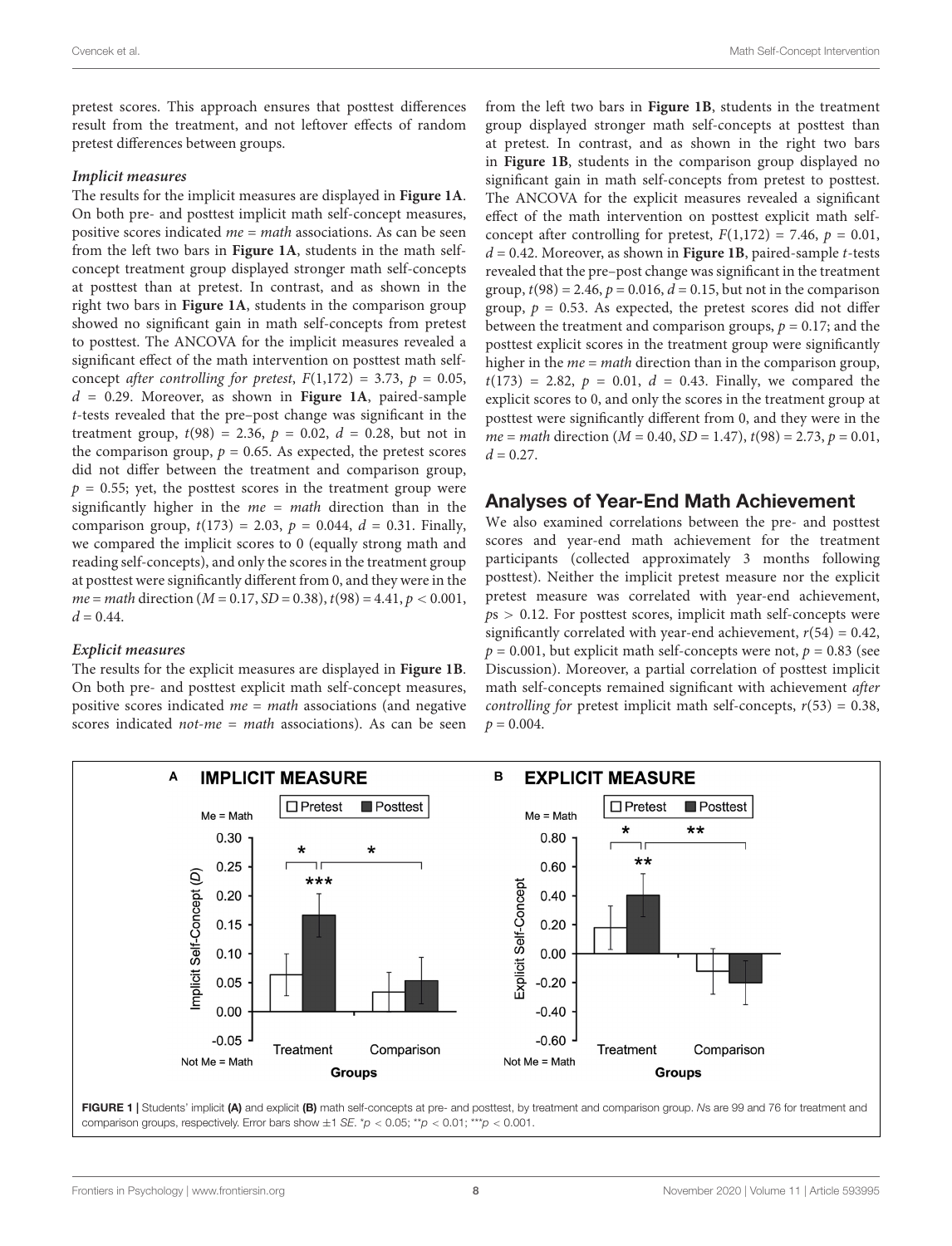# **DISCUSSION**

Third-grade students demonstrated significant gains on math self-concepts following a math self-concept field intervention that took place in a school setting. The intervention involved: (i) highlighting positive attributes about students' in-group's math performance, (ii) verbally expressing positive math self-concepts, (iii) physically "approaching" math, and (iv) hearing interesting sound cues linked to math. Students in the math-treatment group demonstrated stronger math self-concepts at posttest after controlling for pretest scores, and the comparison groups did not. This was true using both implicit and explicit measures. In addition, implicit math self-concepts in the intervention group at posttest were associated with higher year-end math achievement, assessed approximately 3 months later. This study suggests that a field intervention can be delivered one-on-one to elementary students during school hours.

The positive effect of the math intervention on both implicit and explicit measures is noteworthy, with implicit effects being particularly informative. A well-established criticism of studies that use only explicit, self-report outcome measures is that children may sometimes distort their true beliefs about math when verbally describing them based on what they think the adult wants to hear ("desirability effects"). For this reason, we used both implicit and explicit measures. As shown here, the measures of implicit math self-concepts can provide a valuable, even unique, window into investigating emerging beliefs about self and math in young children (see also [Meltzoff and Cvencek,](#page-12-12) [2019\)](#page-12-12).

A question of relevance to developmental and educational science is why this intervention with young children was successful when studies with adults have shown that implicit associations are difficult to change [\(Lai et al.,](#page-12-25) [2014\)](#page-12-25). Two factors might have played a role. First, our intervention was designed to incorporate several features that have been specifically linked to success in changing implicit associations, such as incorporating elements that are highly self-relevant (e.g., self-affirmation, activating positive stereotypes) and using multiple techniques (e.g., approach/avoid behaviors, sound cueing to call attention to positivity) to target self-concepts [\(Lai et al.,](#page-12-25) [2014\)](#page-12-25). Second, the age tested here may be a period during which these implicit associations are particularly malleable [\(Lai et al.,](#page-12-26) [2016;](#page-12-26) [Gonzalez](#page-11-10) [et al.,](#page-11-10) [2017;](#page-11-10) [Meltzoff and Cvencek,](#page-12-12) [2019\)](#page-12-12). Self-concepts in adults have been influenced by many prior experiences which may make them difficult to shift [\(Lai et al.,](#page-12-26) [2016\)](#page-12-26). In contrast, children's implicit cognition is based on fewer experiences and may therefore be more open to change [\(Gonzalez et al.,](#page-11-10) [2017\)](#page-11-10). Relatedly, preschool children or those substantially younger than studied here may be unable to integrate new experiences [\(Bigler](#page-11-22) [and Liben,](#page-11-22) [2007\)](#page-11-22). Thus, there may conceivably be a "Goldilocks period" in development (we speculate between ages 8–12; more research needed), in which children's implicit self-concepts about math are easier to change than adults' or substantially younger children's [\(Vezzali et al.,](#page-13-2) [2012\)](#page-13-2). We also note that we found no effects of gender on pretest or posttest measures. This pattern of results was unsurprising, given that this age group was selected intentionally to involve children before gender differences in

math self-concepts have developed (see [Cvencek et al.,](#page-11-4) [2011;](#page-11-4) [Master et al.,](#page-12-23) [2017a\)](#page-12-23).

The findings that posttest implicit math self-concept scores were associated with year-end math achievement raises two interesting theoretical questions. The first one involves why pretest math self-concepts were not associated with academic achievement. Math self-concepts of early elementary-school children are, on average, very positive and only weakly, if at all, associated with external indicators such as grades [\(Ehm et al.,](#page-11-11) [2019\)](#page-11-11). Here, we are able to demonstrate that the theoretically expected relations to academic achievement can be obtained following an intervention, lending further credence to the idea that math self-concepts are malleable and undergoing developmental change during elementary-school years [\(Cvencek](#page-11-4) [et al.,](#page-11-4) [2011;](#page-11-4) [Weidinger et al.,](#page-13-0) [2018\)](#page-13-0).

A second question concerns why implicit self-concepts, but not explicit self-concepts, were linked to achievement. Several possibilities bear consideration. On the one hand, other research has also found that in many cases implicit measures predict behavior and achievement better than self-reports [\(Rudman,](#page-12-27) [2004;](#page-12-27) [Cvencek et al.,](#page-11-8) [2015;](#page-11-8) see also [Greenwald et al.,](#page-11-23) [2009\)](#page-11-23), and it is possible that social desirability of giving the answer the experimenter wants may add noise to the results when using explicit measures alone as outcomes. On the other hand, there are measurement differences between implicit and explicit measures: The explicit self-concepts were measured on a Likert scale, and the implicit self-concepts were measured on a continuous scale. Previous research has shown that relatively coarse Likert scales can cause information loss and reduce the probability of detecting true effects [\(Russell and Bobko,](#page-12-28) [1992;](#page-12-28) see also [Albaum et al.,](#page-11-24) [1981,](#page-11-24) and [Wu and Leung,](#page-13-3) [2017\)](#page-13-3). Because implicit measures allowed for finer assessment of individual differences than the 4-step Likert scales used in the current study, they may have been more sensitive to pre–post treatment changes at an individual level.

These findings showing a positive association between the interventions and the year-end math outcomes also call for a discussion about possible mediating mechanisms. Based on the current feasibility study we speculate that experiences, such as those provided by the interventions used here, may enhance the implicit  $me = math$  linkages, which could have downstream, cascading consequences for motivation, such as putting in extra effort or persistence on math activities or approaching (rather than avoiding) mathrelated endeavors. These approach/persistence/motivation behaviors could in turn provide learning experiences that build math skills and thus affect year-end achievement through a positive recursive cycle [\(Cohen et al.,](#page-11-14) [2006;](#page-11-14) [Master](#page-12-14) [and Meltzoff,](#page-12-14) [2020\)](#page-12-14), in which stronger implicit math selfconcepts lead to higher achievement, which then reinforces positive self-concepts. Based on the current findings, future research should examine how variations in frequency of such brief interventions (daily? weekly? quarterly?) map on to educational outcomes that matter for children, which will have implications for how these interventions could potentially be used in practice.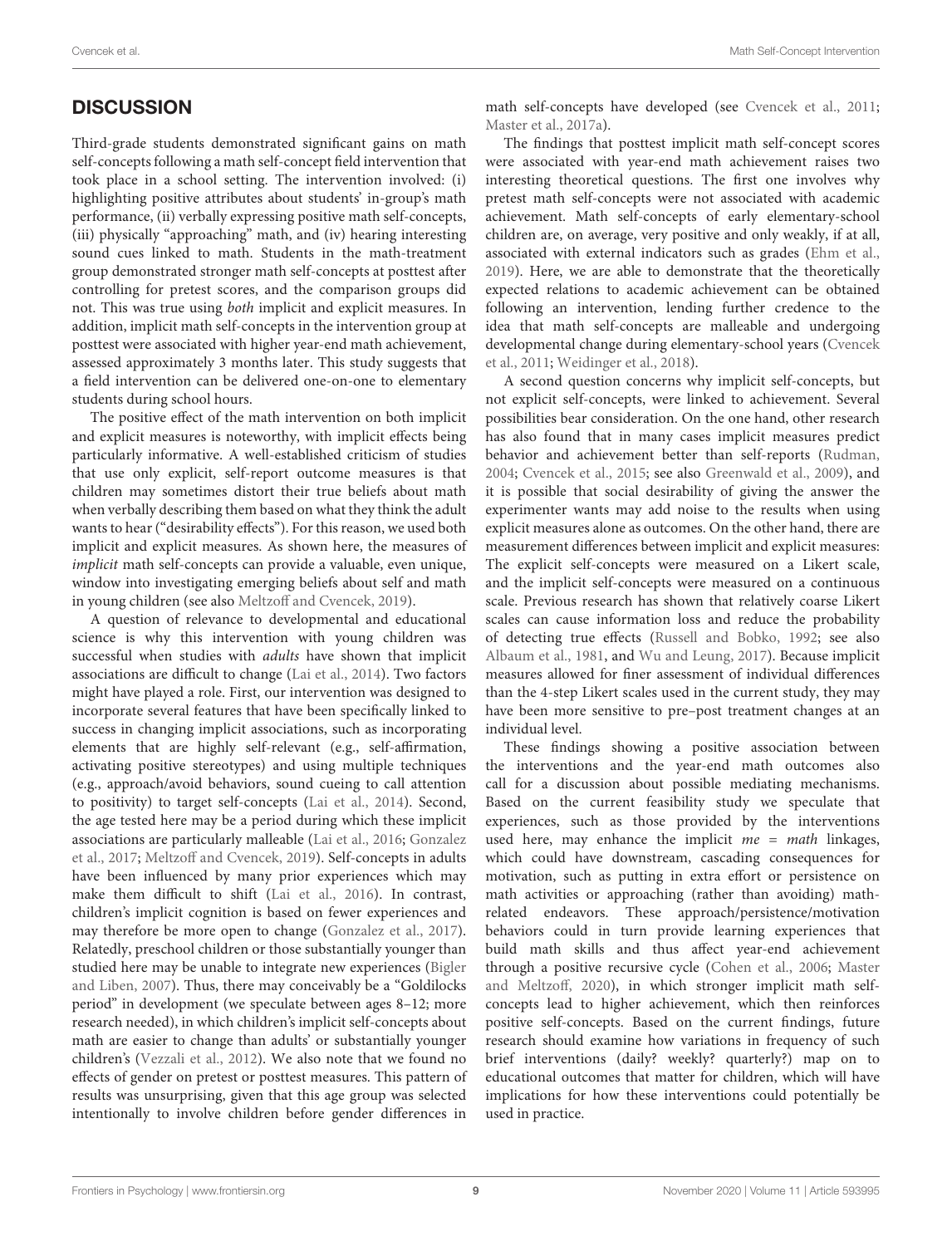# Limitations, Lessons Learned, and Future Research

The reported work has several strengths but is not without limitations. First, we acknowledge the nonrandom assignment of participants to treatment and comparison groups. Importantly, the treatment and comparison groups did not differ at pretest for either implicit or explicit measure, thus reducing concerns that the groups differed in important ways before the interventions were initiated. A critical direction for future research is to replicate this study with a large, pre-registered, randomized controlled trial (RCT) educational intervention.

A second limitation concerns the follow-up on math achievement. Math grades used in this research corresponded to the teachers' ratings. As such, they may be influenced by subjectivity, and also capture other aspects of student learning, such as effort, classroom behavior, or the relationship with the teacher [\(McMillan et al.,](#page-12-29) [2002\)](#page-12-29). The use of a standardized math test would be more informative insofar as it would permit testing directly whether the students with higher levels of math selfconcept were those with the better mathematical performance. In addition, we were able to obtain year-end achievement data only for the treatment (math-intervention) group, and had 57% compliance in obtaining the year-end math achievement scores. This was due to the constraints of working with this particular school district. The use of a standardized math test with all students, especially at the school-level, would permit evaluating a direct effect of treatment condition on achievement by comparing the average achievement for the subsample that was intervened on to the average achievement of another sample of students in the same school and grade that was not intervened on. Future work should initiate randomized sampling from both treatment and comparison groups, coupled with procedures or compensation that might encourage higher compliance. However, even under our limited conditions, and with a modest sample size, we obtained a medium-sized relation between students' enhanced posttest implicit math self-concepts and their higher year-end math achievement (effect size of  $r = 0.42$ ). A direction for future research is to examine the relations to math achievement with repeated assessments throughout the academic year. The current study's intervention was relatively brief, approximately 25 min total. What happened in a brief, one-shot intervention does not guarantee long-term effectiveness. Evaluating the effects of the intervention after a longer delay will allow for stronger inferences about the durability of the effects, which are important for both practical and theoretical concerns.

Third, this quasi-experimental study was primarily concerned with assessing the feasibility of whether an intervention combining explicit and implicit approaches has potential in authentic school settings. In doing so, we did not control for covariates that could account for differences between the treatment and comparison group. For example, family SES, parental education, math curriculum used in school, and teachers' experience could all contribute to the development of children's math self-concepts. Given that this study was not an RCT, we acknowledge that these factors were not

necessarily random across conditions. Our hope is that the positive results from this feasibility study, including the lessons learned (see below), might spark future work using similar techniques and adopting a gold-standard, RCT methodology, which will deal effectively with unknown and unmeasured environmental covariates.

Fourth, implicit measures by design involve relative comparison between two contrasting target categories [\(Greenwald et al.,](#page-11-23) [2009\)](#page-11-23). Implicit measures that contrast math with reading/language are common in research about academic topics with adults [\(Nosek et al.,](#page-12-30) [2002;](#page-12-30) [Nosek and](#page-12-31) [Smyth,](#page-12-31) [2011\)](#page-12-31) and children [\(Cvencek et al.,](#page-11-4) [2011,](#page-11-4) [2015\)](#page-11-8). At the same time, the relative nature of implicit measures makes it difficult to conclude whether the current intervention: (i) only enhanced students' math self-concepts or (ii) enhanced math self-concepts while also weakening reading self-concepts (which would be in line with the so-called ipsative self-concept hypothesis, according to which, as self-concept in one domain goes up (e.g., math), self-concept in other domains (e.g., verbal) should go down; [Parker et al.,](#page-12-32) [2015;](#page-12-32) [Umarji et al.,](#page-13-4) [2018\)](#page-13-4). While the relative implicit measures do not allow us to distinguish between these two alternatives, they are still useful in evaluating the effectiveness of interventions aimed at improving math outcomes, inasmuch as they have been found to be positively related to both absolute math achievement (e.g., performance on a standardized math test; [Cvencek et al.,](#page-11-8) [2015\)](#page-11-8), as well as relative math achievement (e.g., SAT math minus verbal difference; [Nosek and Smyth,](#page-12-31) [2011\)](#page-12-31).

Fifth, this study used multiple components to target selfconcepts (four tasks), and this limits our ability to specify the precise factor(s) that may be most important. Our rationale was that a multicomponent approach designed to boost both explicit and implicit math self-concepts might be more beneficial than a more narrowly designed intervention. But using multiple components does not allow us to determine which specific elements were necessary and/or sufficient, which would be needed to address mediating mechanisms. It would be useful for future interventions to test each intervention component separately.

Finally, more work is needed to make these math interventions culturally appropriate for other Spanishspeaking student groups, including Hispanic/Latinx students in the United States. Such students in the United States commonly experience a number of social, cultural, and economic barriers that affect their academic achievement, from poverty to issues of ethnic-racial discrimination. While these are not shared by Spanish children living in Madrid, the materials and activities adapted here provide a first step toward actionable practices in the Spanish language that can be used in future work with Spanish-speaking students in other countries beyond Spain. We acknowledge too that the cultural setting matters in this research, as in all work on the education of our children (e.g., [Lee et al.,](#page-12-33) [2020\)](#page-12-33). Thus, "what works" in Madrid will not necessarily directly transfer to other cultures—even to other Spanishspeaking cultures inasmuch as different countries, regions, and school systems may well have different needs, practices, and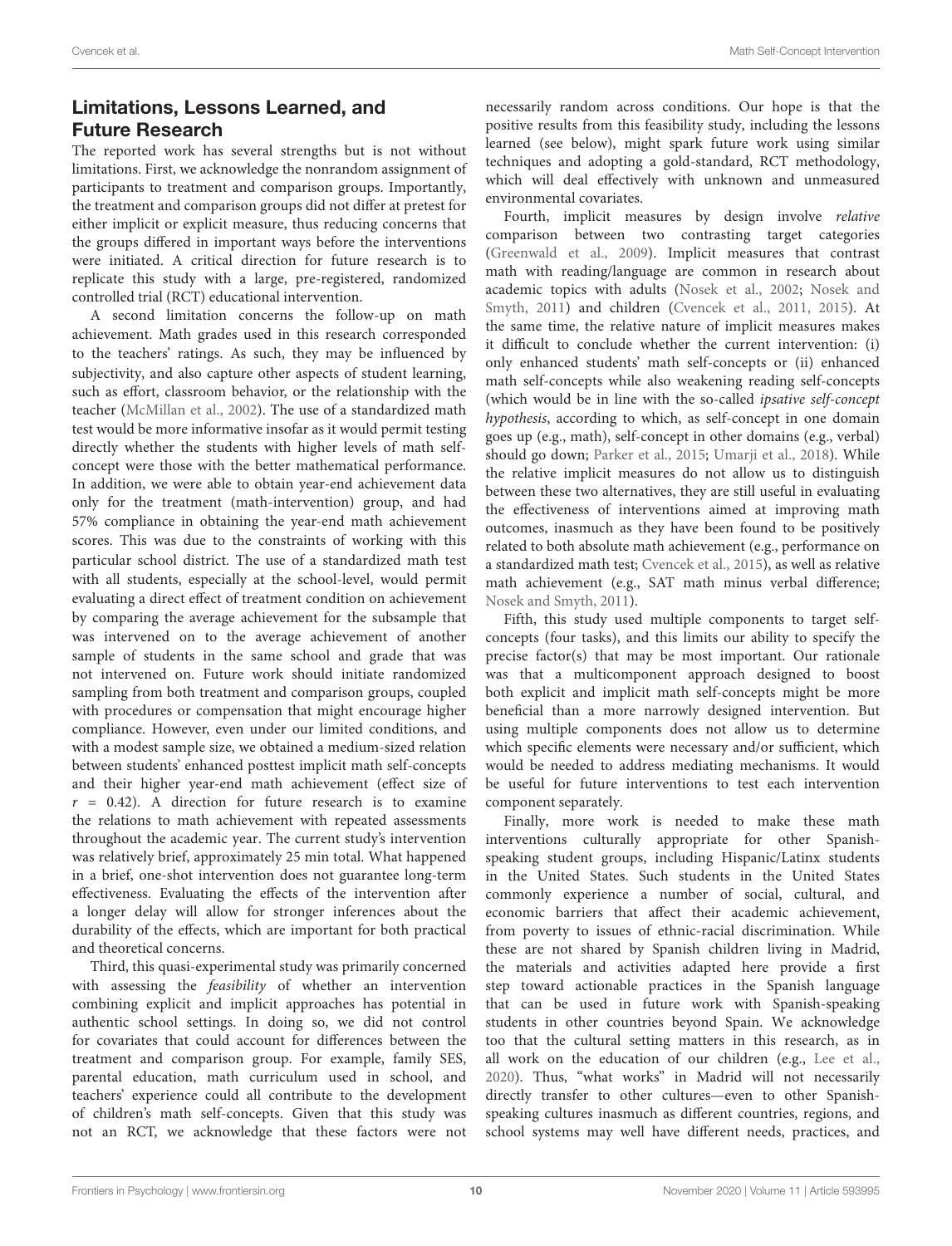sociocultural norms. More broadly, future interventions aimed at enhancing students' math self-concepts should not only take into account the sociocultural character of students' math self-concepts, but also the dynamic character of students' selfconcepts as well as how dominant sociocultural practices interact with students' self-concepts.

There were also three salient lessons learned from this study, which should be considered when designing future interventions to enhance students' math self-concepts. First, we demonstrated the feasibility of combining four tasks into one session in an age-appropriate manner. Children understood the directions and they were able to complete the protocol; but there would need to be adjustments to make the procedures developmentally appropriate at different ages. Second, we were able to implement the protocol within a school setting, asking the students to leave the classroom for an acceptable short duration, and we were able to monitor treatment fidelity quite closely, which standardized the protocol. We believe that monitoring treatment fidelity was an important aspect of this research. Third, we showed that the effects of multicomponent treatment can be measured using pre–post change in elementary school, and our procedures were enjoyable to the children at the age tested, which is important to ensure that children stay "on task" throughout the session.

# Broader Educational Implications

The current results have potential implications for educational efforts aimed at promoting equity in math achievement. In Spain, mathematics is rated as an important educational area, but beyond Spain a growing number of educators are emphasizing the need to customize individual learning based on students' personal and academic readiness from Grade 3 onward [\(Gutiérrez and Rogoff,](#page-12-34) [2003;](#page-12-34) [Paz-Albo,](#page-12-35) [2017;](#page-12-35) [Nasir et al.,](#page-12-36) [2020\)](#page-12-36). After further development and formal RCT testing, the type of interventions developed here might prove useful in elementary education as a way to enhance students' interest and identification with math, and thus their interest and engagement in choosing STEM classes, afterschool activities, and summer camps, and to influence their career aspirations. Moreover, the technology-based nature of the intervention provides the opportunity of expanding and refining this work so that it could be incorporated into online learning software.

The findings also have potential implications for the choices that administrators and researchers make about tutoring and interventions for math. Some interventions designed to improve children's counting competencies have been shown to be highly effective [\(Clements and Sarama,](#page-11-25) [2011\)](#page-11-25), but they are also known to be somewhat time-consuming and costly. It has also been recognized that endeavoring to enhance students' beliefs and identifications with math (so-called "non-academic factors") is desirable because this may be less expensive and (possibly) more enjoyable for the students. Indeed, previous work with middle-school students has been able to show that non-academic interventions, such as mentoring students about the malleability of "intelligence," can boost standardized math test scores [\(Good et al.,](#page-11-26) [2003;](#page-11-26) see also [Dweck,](#page-11-27) [2006;](#page-11-27)

[Blackwell et al.,](#page-11-28) [2007\)](#page-11-28). Taking all this together, it would seem judicious for future work to combine programs aimed at improving math instruction and math skill development (e.g., [Clements et al.,](#page-11-29) [2020\)](#page-11-29) with the types of social–cognitive interventions used in our current work as well as those of others [\(Yeager and Walton,](#page-13-1) [2011;](#page-13-1) [Rhodes et al.,](#page-12-37) [2019;](#page-12-37) [Master](#page-12-14) [and Meltzoff,](#page-12-14) [2020\)](#page-12-14). This might allow us to assess whether a more comprehensive intervention strategy would be even more effective or longer lasting than any of the approaches listed above taken in isolation.

# **CONCLUSION**

This study tested the feasibility of whether combining explicit and implicit approaches into a multicomponent intervention to help children form more positive beliefs about themselves and math can be administered in an authentic school setting. The results suggest that a field intervention can be delivered one-on-one to elementary students during school hours. The intervention was found to be effective insofar as third-grade students demonstrated significant gains on math self-concepts following the intervention. After further development, the novel intervention utilized here—or similar child-friendly ones might have practical use for helping to spark young students' self-concepts, interest, and choices around mathematics. It is known, for example, that some elementary-school students decide that they are not "a math person," and thereafter disidentify with math as they progress through school [\(Heyman,](#page-12-38) [2008;](#page-12-38) [Musu-Gillette et al.,](#page-12-39) [2015\)](#page-12-39). Early interventions may hold promise for preventing or ameliorating this trajectory [\(Liben,](#page-12-40) [2015;](#page-12-40) [Master et al.,](#page-12-41) [2017b;](#page-12-41) [Fredricks et al.,](#page-11-30) [2018\)](#page-11-30). More collaborative work between educators and researchers is needed to explore the ways in which interventions may enhance children's beliefs and attitudes about math over time and in school settings, and also to assess the feasibility of embedding these in the elementary-school curriculum. Welltimed interventions could help ensure that students stay identified with math and have a positive math self-concept very early in the pipeline. When students believe that "math is for me," it could potentially open the door to a positive relationship with math that will be helpful for broader academic success.

# DATA AVAILABILITY STATEMENT

The dataset generated for this study is available on request to the corresponding author.

# ETHICS STATEMENT

The studies involving human participants were reviewed and approved by Universidad Rey Juan Carlos Ethics Committee, approval number 22/2015 and ENM 22/20150712201600317. Written informed consent to participate in this study was provided by the participants' legal guardian/next of kin.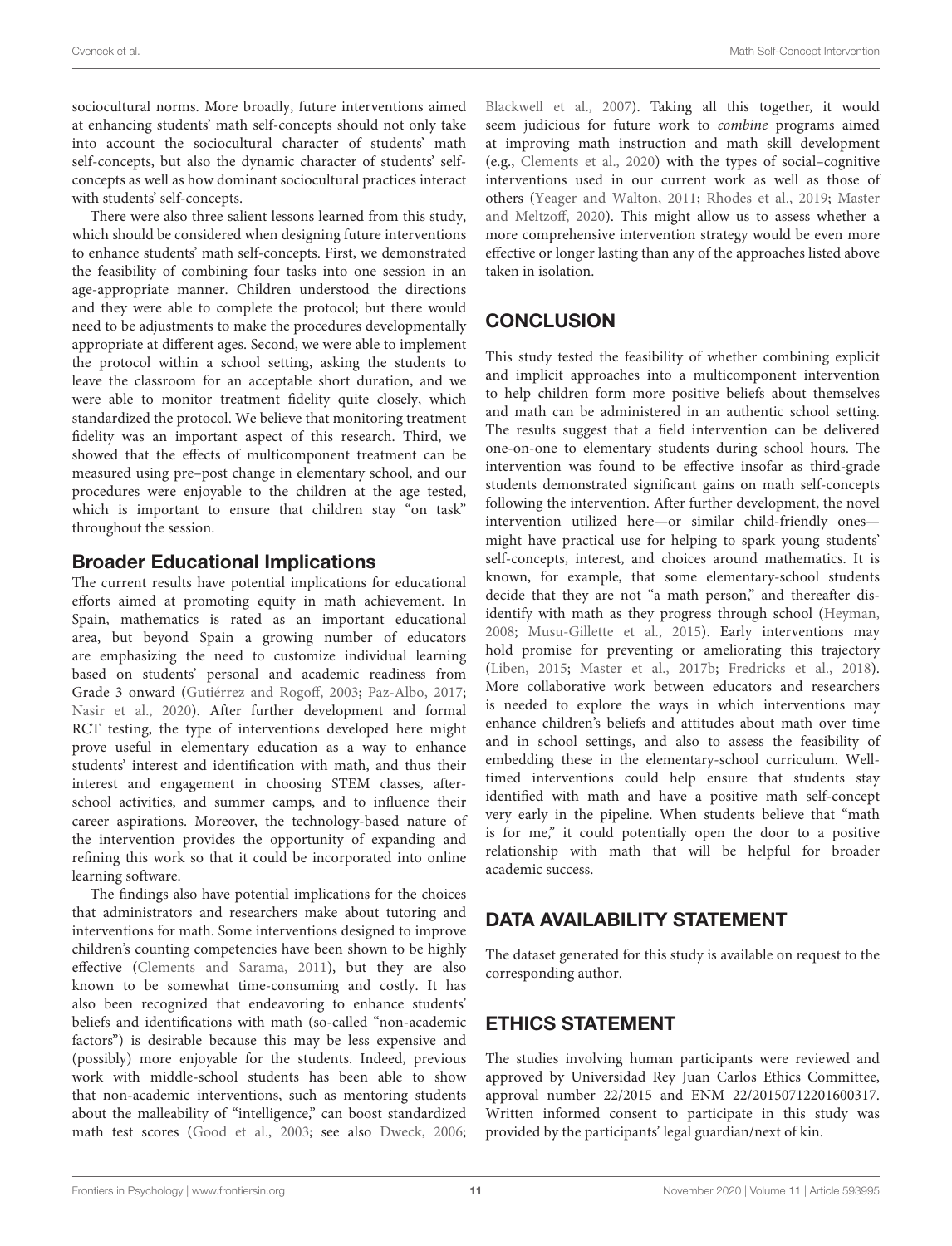# AUTHOR CONTRIBUTIONS

DC, ANM, JP-A, CVHL, and AH-E designed the study and organized data collection. DC analyzed the data. DC, ANM, AM, and JP-A wrote the manuscript. All authors contributed to the article and approved the submitted version.

# FUNDING

This research was supported by the Universidad Rey Juan Carlos and by grants from the National Science Foundation (SMA-1640889, HRD-1661285), and the Bezos Family Foundation.

# **REFERENCES**

- <span id="page-11-24"></span>Albaum, G., Best, R., and Hawkins, D. I. (1981). Continuous vs discrete semantic differential rating scales. Psychol. Rep. 49, 83–86. [doi: 10.2466/pr0.1981.49.1.83](https://doi.org/10.2466/pr0.1981.49.1.83)
- <span id="page-11-13"></span>Ambady, N., Shih, M., Kim, A., and Pittinsky, T. L. (2001). Stereotype susceptibility in children: effects of identity activation on quantitative performance. Psychol. Sci. 12, 385–390. [doi: 10.1111/1467-9280.00371](https://doi.org/10.1111/1467-9280.00371)
- <span id="page-11-15"></span>Anghel, B., Cabrales, A., Sainz, J., and Sanz, I. (2015). Publicizing the results of standardized external tests: does it have an effect on school outcomes? IZA J. Eur. Lab. Stud. 4:7. [doi: 10.1186/s40174-014-0029-3](https://doi.org/10.1186/s40174-014-0029-3)
- <span id="page-11-1"></span>Arens, A. K., Frenzel, A. C., and Goetz, T. (2020). Self-concept and self-efficacy in math: longitudinal interrelations and reciprocal linkages with achievement. J. Exp. Educ. [doi: 10.1080/00220973.2020.1786347](https://doi.org/10.1080/00220973.2020.1786347) [Epub ahead of print],
- <span id="page-11-19"></span>Baron, A. S., and Banaji, M. R. (2006). The development or implicit attitudes: evidence of race evaluations from ages 6 and 10 and adulthood. Psychol Sci. 17, 53–58. [doi: 10.1111/j.1467-9280.2005.01664.x](https://doi.org/10.1111/j.1467-9280.2005.01664.x)
- <span id="page-11-16"></span>Bauman, K. (2017). School Enrollment of the Hispanic Population: Two Decades of Growth. Available online at: [https://www.census.gov/newsroom/blogs/random](https://www.census.gov/newsroom/blogs/random-samplings/2017/08/school_enrollmentof.html)[samplings/2017/08/school\\_enrollmentof.html](https://www.census.gov/newsroom/blogs/random-samplings/2017/08/school_enrollmentof.html) (accessed April 4, 2019).
- <span id="page-11-18"></span>Berkowitz, T., Schaeffer, M. W., Maloney, E. A., Peterson, L., Gregor, C., Levine, S. C., et al. (2015). Math at home adds up to achievement in school. Science 350, 196–198. [doi: 10.1126/science.aac7427](https://doi.org/10.1126/science.aac7427)
- <span id="page-11-22"></span>Bigler, R. S., and Liben, L. S. (2007). Developmental intergroup theory: explaining and reducing children's social stereotyping and prejudice. Curr. Dir. Psychol. Sci. 16, 162–166. [doi: 10.1111/j.1467-8721.2007.00496.x](https://doi.org/10.1111/j.1467-8721.2007.00496.x)
- <span id="page-11-28"></span>Blackwell, L. S., Trzesniewski, K. H., and Dweck, C. S. (2007). Implicit theories of intelligence predict achievement across an adolescent transition: a longitudinal study and an intervention. Child Dev. 78, 246–263. [doi: 10.1111/j.1467-8624.](https://doi.org/10.1111/j.1467-8624.2007.00995.x) [2007.00995.x](https://doi.org/10.1111/j.1467-8624.2007.00995.x)
- <span id="page-11-5"></span>Bong, M., and Skaalvik, E. M. (2003). Academic self-concept and self-efficacy: how different are they really? Educ. Psychol. Rev. 15, 1–40. [doi: 10.1023/A:](https://doi.org/10.1023/A:1021302408382) [1021302408382](https://doi.org/10.1023/A:1021302408382)
- <span id="page-11-2"></span>Cai, D., Viljaranta, J., and Georgiou, G. K. (2018). Direct and indirect effects of self-concept of ability on math skills. Learn. Individ. Differ. 61, 51–58. [doi:](https://doi.org/10.1016/j.lindif.2017.11.009) [10.1016/j.lindif.2017.11.009](https://doi.org/10.1016/j.lindif.2017.11.009)
- <span id="page-11-25"></span>Clements, D. H., and Sarama, J. (2011). Early childhood mathematics intervention. Science 333, 968–970. [doi: 10.1126/science.1204537](https://doi.org/10.1126/science.1204537)
- <span id="page-11-29"></span>Clements, D. H., Sarama, J., Baroody, A. J., and Joswick, C. (2020). Efficacy of a learning trajectory approach compared to a teach-to-target approach for addition and subtraction. ZDM 52, 637–648. [doi: 10.1007/s11858-019-](https://doi.org/10.1007/s11858-019-01122-z) [01122-z](https://doi.org/10.1007/s11858-019-01122-z)
- <span id="page-11-14"></span>Cohen, G. L., Garcia, J., Apfel, N., and Master, A. (2006). Reducing the racial achievement gap: a social-psychological intervention. Science 313, 1307–1310. [doi: 10.1126/science.1128317](https://doi.org/10.1126/science.1128317)
- <span id="page-11-12"></span>Collingwood, N., and Dewey, J. (2018). 'Thinking your problems away': can maths interventions be developed to address both the academic and affective aspects of learning in primary aged children? Educ. Child Psychol. 35, 76–92.

### ACKNOWLEDGMENTS

We thank the former Universidad Rey Juan Carlos President, Fernando Suárez Bilbao, and Spanish Honorary Consul, Luis Fernando Esteban Bernáldez, for facilitating this crossinstitutional research collaboration. We also thank the school principals, teachers, parents, and students for their generous cooperation.

### <span id="page-11-7"></span>SUPPLEMENTARY MATERIAL

The Supplementary Material for this article can be found online at: [https://www.frontiersin.org/articles/10.3389/fpsyg.](https://www.frontiersin.org/articles/10.3389/fpsyg.2020.593995/full#supplementary-material) [2020.593995/full#supplementary-material](https://www.frontiersin.org/articles/10.3389/fpsyg.2020.593995/full#supplementary-material)

- <span id="page-11-17"></span>Cook, T. D., Zhu, N., Klein, A., Starkey, P., and Thomas, J. (2020). How much bias results if a quasi-experimental design combines local comparison groups, a pretest outcome measure and other covariates: a within study comparison of preschool effects. Psychol. Methods [doi: 10.1037/met0000260](https://doi.org/10.1037/met0000260) [Epub ahead of print],
- <span id="page-11-8"></span>Cvencek, D., Kapur, M., and Meltzoff, A. N. (2015). Math achievement, stereotypes, and math self-concepts among elementary-school students in Singapore. Learn. Instr. 39, 1–10. [doi: 10.1016/j.learninstruc.2015.04.002](https://doi.org/10.1016/j.learninstruc.2015.04.002)
- <span id="page-11-4"></span>Cvencek, D., Meltzoff, A. N., and Greenwald, A. G. (2011). Math–gender stereotypes in elementary school children. Child Dev. 82, 766–779. [doi: 10.1111/](https://doi.org/10.1111/j.1467-8624.2010.01529.x) [j.1467-8624.2010.01529.x](https://doi.org/10.1111/j.1467-8624.2010.01529.x)
- <span id="page-11-20"></span>Cvencek, D., Meltzoff, A. N., and Kapur, M. (2014). Cognitive consistency and math–gender stereotypes in Singaporean children. J. Exp. Child Psychol. 117, 73–91. [doi: 10.1016/j.jecp.2013.07.018](https://doi.org/10.1016/j.jecp.2013.07.018)
- <span id="page-11-9"></span>Devine, P. G., Forscher, P. S., Austin, A. J., and Cox, W. T. L. (2012). Long-term reduction in implicit race bias: a prejudice habit-breaking intervention. J. Exp. Soc. Psychol. 48, 1267–1278. [doi: 10.1016/j.jesp.2012.06.003](https://doi.org/10.1016/j.jesp.2012.06.003)
- <span id="page-11-21"></span>Dusenbury, L., Brannigan, R., Falco, M., and Hansen, W. B. (2003). A review of research on fidelity of implementation: implications for drug abuse prevention in school settings. Health Educ. Res. 18, 237–256. [doi: 10.1093/her/18.](https://doi.org/10.1093/her/18.2.237) 2.27
- <span id="page-11-27"></span>Dweck, C. S. (2006). Mindset: The New Psychology of Success. New York, NY: Random House.
- <span id="page-11-6"></span>Eccles, J. S. (2005). "Subjective task value and the Eccles et al. Model of achievement-related choices," in Handbook of Competence and Motivation, eds A. J. Elliot and C. S. Dweck (New York, NY: Guilford), 105–121.
- <span id="page-11-0"></span>Eccles, J. S., Adler, T. F., Futterman, R., Goff, S. B., Kaczala, C. M., Meece, J. L., et al. (1983). "Expectations, values and academic behaviors," in Achievement and Achievement Motivation, ed. J. T. Spence (San Francisco, CA: W.H. Freeman), 75–146.
- <span id="page-11-11"></span>Ehm, J.-H., Hasselhorn, M., and Schmiedek, F. (2019). Analyzing the developmental relation of academic self-concept and achievement in elementary school children: alternative models point to different results. Dev. Psychol. 55, 2336–2351. [doi: 10.1037/dev0000796](https://doi.org/10.1037/dev0000796)
- <span id="page-11-3"></span>Fisher, P. H., Dobbs-Oates, J., Doctoroff, G. L., and Arnold, D. H. (2012). Early math interest and the development of math skills. J. Educ. Psychol. 104, 673–681. [doi: 10.1037/a0027756](https://doi.org/10.1037/a0027756)
- <span id="page-11-30"></span>Fredricks, J. A., Hofkens, T., Wang, M.-T., Mortenson, E., and Scott, P. (2018). Supporting girls' and boys' engagement in math and science learning: a mixed methods study. J. Res. Sci. Teach. 55, 271–298. [doi: 10.1002/tea.21419](https://doi.org/10.1002/tea.21419)
- <span id="page-11-10"></span>Gonzalez, A. M., Dunlop, W. L., and Baron, A. S. (2017). Malleability of implicit associations across development. Dev. Sci. 20:e12481. [doi: 10.1111/desc.12481](https://doi.org/10.1111/desc.12481)
- <span id="page-11-26"></span>Good, C., Aronson, J., and Inzlicht, M. (2003). Improving adolescents' standardized test performance: an intervention to reduce the effects of stereotype threat. Appl. Dev. Psychol. 24, 645–662. [doi: 10.1016/j.appdev.2003.09.002](https://doi.org/10.1016/j.appdev.2003.09.002)
- <span id="page-11-23"></span>Greenwald, A. G., Poehlman, T. A., Uhlmann, E. L., and Banaji, M. R. (2009). Understanding and using the implicit association test: III. Meta-analysis of predictive validity. J. Pers. Soc. Psychol. 97, 17–41. [doi: 10.1037/a0015575](https://doi.org/10.1037/a0015575)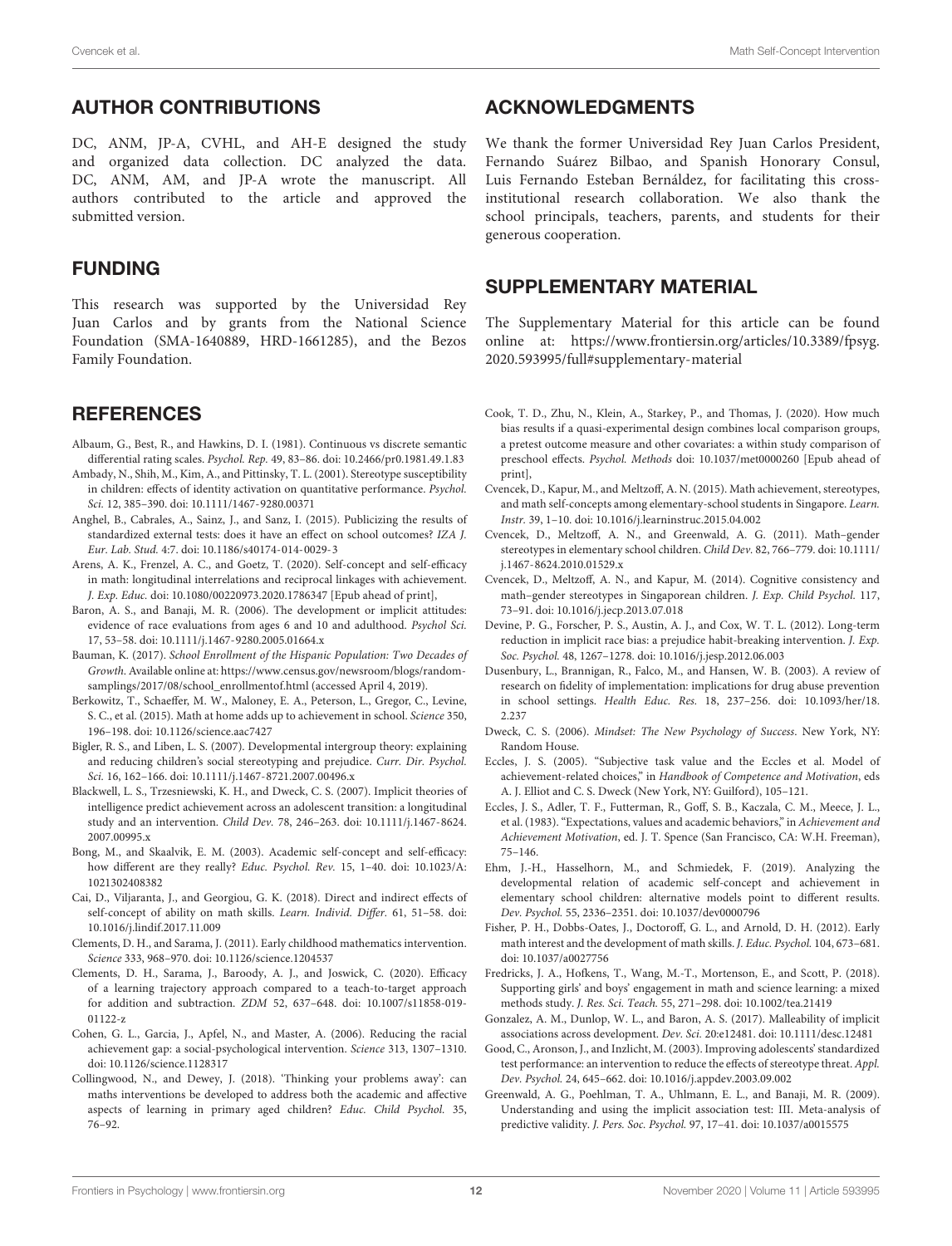- <span id="page-12-3"></span>Gunderson, E. A., Ramirez, G., Levine, S. C., and Beilock, S. L. (2012). The role of parents and teachers in the development of gender-related math attitudes. Sex Roles 66, 153–166. [doi: 10.1007/s11199-011-9996-2](https://doi.org/10.1007/s11199-011-9996-2)
- <span id="page-12-34"></span>Gutiérrez, K. D., and Rogoff, B. (2003). Cultural ways of learning: individual traits or repertoires of practice. Educ. Res. 32, 19–25. [doi: 10.3102/](https://doi.org/10.3102/0013189X032005019) [0013189X032005019](https://doi.org/10.3102/0013189X032005019)
- <span id="page-12-4"></span>Harter, S. (2006). "The self," in Handbook of Child Psychology: Social, Emotional, and Personality development, eds N. Eisenberg, W. Damon, and R. M. Lerner (Hoboken, NJ: Wiley), 505–570.
- <span id="page-12-6"></span>Harter, S., and Pike, R. (1984). The pictorial scale of perceived competence and social acceptance for young children. Child Dev. 55, 1969–1982. [doi: 10.2307/](https://doi.org/10.2307/1129772) [1129772](https://doi.org/10.2307/1129772)
- <span id="page-12-38"></span>Heyman, G. D. (2008). Talking about success: implications for achievement motivation. J. Appl. Dev. Psychol. 29, 361–370. [doi: 10.1016/j.appdev.2008.06.](https://doi.org/10.1016/j.appdev.2008.06.003) [003](https://doi.org/10.1016/j.appdev.2008.06.003)
- <span id="page-12-16"></span>Hu, X., Antony, J. W., Creery, J. D., Vargas, I. M., Bodenhausen, G. V., and Paller, K. A. (2015). Unlearning implicit social biases during sleep. Science 348, 1013–1015. [doi: 10.1126/science.aaa3841](https://doi.org/10.1126/science.aaa3841)
- <span id="page-12-17"></span>Institute of Education Sciences (2012). "The NCER goal structure," in 2012 National Board for Education Sciences Annual Report. Available online at: [https:](https://ies.ed.gov/director/board/briefing/ncer_structure.asp) [//ies.ed.gov/director/board/briefing/ncer\\_structure.asp](https://ies.ed.gov/director/board/briefing/ncer_structure.asp) (accessed February 20, 2020).
- <span id="page-12-1"></span>Jiang, S., Simpkins, S. D., and Eccles, J. S. (2020). Individuals' math and science motivation and their subsequent STEM choices and achievement in high school and college: a longitudinal study of gender and college generation status differences. Dev. Psychol. [doi: 10.1037/dev0001110](https://doi.org/10.1037/dev0001110) [Epub ahead of print],
- <span id="page-12-7"></span>Kahneman, D. (2011). Thinking, Fast and Slow. New York, NY: Farrar, Straus and Giroux.
- <span id="page-12-15"></span>Kawakami, K., Steele, J. R., Cifa, C., Phills, C. E., and Dovidio, J. F. (2008). Approaching math increases math = me and math = pleasant. *J. Exp. Soc.* Psychol. 44, 818–825. [doi: 10.1016/j.jesp.2007.07.009](https://doi.org/10.1016/j.jesp.2007.07.009)
- <span id="page-12-22"></span>Krosnick, J. A., and Presser, S. (2010). "Question and questionnaire design," in Handbook of Survey Research, eds P. V. Marsden and J. D. Wright (Bingley: Emerald Group), 263–313.
- <span id="page-12-25"></span>Lai, C. K., Marini, M., Lehr, S. A., Cerruti, C., Shin, J.-E. L., Joy-Gaba, J. A., et al. (2014). Reducing implicit racial preferences: I. A comparative investigation of 17 interventions. J. Exp. Psychol. Gen. 143, 1765–1785. [doi: 10.1037/a0036260](https://doi.org/10.1037/a0036260)
- <span id="page-12-26"></span>Lai, C. K., Skinner, A. L., Cooley, E., Murrar, S., Brauer, M., Devos, T., et al. (2016). Reducing implicit racial preferences: II. Intervention effectiveness across time. J. Exp. Psychol. Gen. 145, 1001–1016. [doi: 10.1037/xge0000179](https://doi.org/10.1037/xge0000179)
- <span id="page-12-33"></span>Lee, C. D., Meltzoff, A. N., and Kuhl, P. K. (2020). "The braid of human learning and development: neuro-physiological processes and participation in cultural practices," in Handbook of the Cultural Foundations of Learning, eds N. S. Nasir, C. D. Lee, R. Pea, and M. K. de Royston (New York, NY: Routledge), 24–43.
- <span id="page-12-11"></span>Lei, R. F., Green, E. R., Leslie, S.-J., and Rhodes, M. (2019). Children lose confidence in their potential to "be scientists," but not in their capacity to do science. Dev. Sci. 22, e12837. [doi: 10.1111/desc.12837](https://doi.org/10.1111/desc.12837)
- <span id="page-12-40"></span>Liben, L. S. (2015). The STEM gender gap: the case for spatial interventions. Int. J. Gen. Sci. Technol. 7, 133–150.
- <span id="page-12-0"></span>Marsh, H. W. (1990). A multidimensional, hierarchical self-concept: theoretical and empirical justification. Edu. Psychol. Rev. 2, 77–171. [doi: 10.1007/](https://doi.org/10.1007/BF01322177) [BF01322177](https://doi.org/10.1007/BF01322177)
- <span id="page-12-2"></span>Marsh, H. W., Pekrun, R., Murayama, K., Arens, A. K., Parker, P. D., Guo, J., et al. (2018). An integrated model of academic self-concept development: academic self-concept, grades, test scores, and tracking over 6 years. Dev. Psychol. 54, 263–280. [doi: 10.1037/dev0000393](https://doi.org/10.1037/dev0000393)
- <span id="page-12-5"></span>Marsh, H. W., Pekrun, R., Parker, P. D., Murayama, K., Guo, J., Dicke, T., et al. (2019). The murky distinction between self-concept and self-efficacy: beware of lurking jingle-jangle fallacies. J. Educ. Psychol. 111, 331–353. [doi: 10.1037/](https://doi.org/10.1037/edu0000281) [edu0000281](https://doi.org/10.1037/edu0000281)
- <span id="page-12-13"></span>Martin, A. J. (2008). Enhancing student motivation and engagement: the effects of a multidimensional intervention. Cont. Edu. Psychol. 33, 239–269. [doi: 10.1016/](https://doi.org/10.1016/j.cedpsych.2006.11.003) [j.cedpsych.2006.11.003](https://doi.org/10.1016/j.cedpsych.2006.11.003)
- <span id="page-12-23"></span>Master, A., Cheryan, S., and Meltzoff, A. N. (2017a). Social group membership increases STEM engagement among preschoolers. Dev. Psychol. 53, 201–209. [doi: 10.1037/dev0000195](https://doi.org/10.1037/dev0000195)
- <span id="page-12-41"></span>Master, A., Cheryan, S., Moscatelli, A., and Meltzoff, A. N. (2017b). Programming experience promotes higher STEM motivation among first-grade girls. J. Exp. Child Psychol. 160, 92–106. [doi: 10.1016/j.jecp.2017.03.013](https://doi.org/10.1016/j.jecp.2017.03.013)
- <span id="page-12-14"></span>Master, A., and Meltzoff, A. N. (2020). Cultural stereotypes and sense of belonging contribute to gender gaps in STEM. Intern. J. of Gend. Sci. Tech. 12, 152–198.
- <span id="page-12-29"></span>McMillan, J. H., Myran, S., and Workman, D. (2002). Elementary teachers' classroom assessment and grading practices. J. Educ. Res. 95, 203–213. [doi:](https://doi.org/10.1080/00220670209596593) [10.1080/00220670209596593](https://doi.org/10.1080/00220670209596593)
- <span id="page-12-12"></span>Meltzoff, A. N., and Cvencek, D. (2019). "How stereotypes shape children's STEM identity and learning," in Developing Minds in the Digital Age: Towards a Science of Learning for 21st Century Education, eds P. K. Kuhl, S.-S. Lim, S. Guerriero, and D. van Damme (Paris: OECD), 37–47.
- <span id="page-12-24"></span>Mueller, C. M., and Dweck, C. S. (1998). Praise for intelligence can undermine children's motivation and performance. J. Pers. Soc. Psychol. 75, 33–52. [doi:](https://doi.org/10.1037/0022-3514.75.1.33) [10.1037/0022-3514.75.1.33](https://doi.org/10.1037/0022-3514.75.1.33)
- <span id="page-12-9"></span>Muenks, K., Wigfield, A., and Eccles, J. S. (2018). I can do this! The development and calibration of children's expectations for success and competence beliefs. Dev. Rev. 48, 24–39. [doi: 10.1016/j.dr.2018.04.001](https://doi.org/10.1016/j.dr.2018.04.001)
- <span id="page-12-39"></span>Musu-Gillette, L. E., Wigfield, A., Harring, J. R., and Eccles, J. S. (2015). Trajectories of change in students' self-concepts of ability and values in math and college major choice. Educ. Res. Eval. 21, 343–370. [doi: 10.1080/13803611.2015.](https://doi.org/10.1080/13803611.2015.1057161) [1057161](https://doi.org/10.1080/13803611.2015.1057161)
- <span id="page-12-36"></span>Nasir, N. S., Lee, C. D., Pea, R., and de Royston, M. K. (2020). Handbook of the Cultural Foundations of Learning. New York, NY: Routledge.
- <span id="page-12-20"></span>Nielsen, M., Haun, D., Kärtner, J., and Legare, C. H. (2017). The persistent sampling bias in developmental psychology: a call to action. J. Exp. Child Psychol. 162, 31–38. [doi: 10.1016/j.jecp.2017.04.017](https://doi.org/10.1016/j.jecp.2017.04.017)
- <span id="page-12-30"></span>Nosek, B. A., Banaji, M. R., and Greenwald, A. G. (2002). Math = male, me = female, therefore math  $\neq$  me. J. Pers. Soc. Psychol. 83, 44–59. [doi: 10.1037/0022-3514.](https://doi.org/10.1037/0022-3514.83.1.44) [83.1.44](https://doi.org/10.1037/0022-3514.83.1.44)
- <span id="page-12-31"></span>Nosek, B. A., and Smyth, F. L. (2011). Implicit social cognitions predict sex differences in math engagement and achievement. Am. Educ. Res. J. 48, 1125– 1156. [doi: 10.3102/0002831211410683](https://doi.org/10.3102/0002831211410683)
- <span id="page-12-18"></span>Organisation for Economic Co-operation and Development (2015). The ABC of Gender Equality in Education: Aptitude, Behavior, Confidence. Paris: OECD.
- <span id="page-12-32"></span>Parker, P. D., Marsh, H. W., Morin, A. J. S., Seaton, M., and Van Zanden, B. (2015). If one goes up the other must come down: examining ipsative relationships between math and English self−concept trajectories across high school. Brit. J. Educ. Psychol. 85, 172–191. [doi: 10.1111/bjep.12050](https://doi.org/10.1111/bjep.12050)
- <span id="page-12-35"></span>Paz-Albo, J. (2017). Is personalized learning the future of school? Child. Educ. 93, 295–299. [doi: 10.1080/00094056.2017.1343581](https://doi.org/10.1080/00094056.2017.1343581)
- <span id="page-12-10"></span>Qian, M. K., Quinn, P. C., Heyman, G. D., Pascalis, O., Fu, G., and Lee, K. (2019). A long−term effect of perceptual individuation training on reducing implicit racial bias in preschool children. Child Dev. 90, e290–e305. [doi: 10.1111/cdev.](https://doi.org/10.1111/cdev.12971) [12971](https://doi.org/10.1111/cdev.12971)
- <span id="page-12-37"></span>Rhodes, M., Leslie, S.-J., Yee, K. M., and Saunders, K. (2019). Subtle linguistic cues increase girls' engagement in science. Psychol. Sci. 30, 455–466. [doi: 10.1177/](https://doi.org/10.1177/0956797618823670) [0956797618823670](https://doi.org/10.1177/0956797618823670)
- <span id="page-12-19"></span>Rivas-Drake, D., Camacho, T. C., and Guillaume, C. (2016). "Just good developmental science: trust, identity, and responsibility in ethnic minority recruitment and retention," in Equity and Justice in Developmental Science: Theoretical and Methodological Issues, eds S. S. Horn, M. D. Ruck, and L. S. Liben (San Diego, CA: Elsevier), 161–188.
- <span id="page-12-27"></span>Rudman, L. A. (2004). Sources of implicit attitudes. Curr. Dir. Psychol. Sci. 13, 79–82. [doi: 10.1111/j.0963-7214.2004.00279.x](https://doi.org/10.1111/j.0963-7214.2004.00279.x)
- <span id="page-12-28"></span>Russell, C. J., and Bobko, P. (1992). Moderated regression analysis and Likert scales: too coarse for comfort. J. Appl. Psychol. 77, 336–342. [doi: 10.1037/0021-9010.77.](https://doi.org/10.1037/0021-9010.77.3.336) [3.336](https://doi.org/10.1037/0021-9010.77.3.336)
- <span id="page-12-21"></span>Shadish, W. R., Cook, T. D., and Campbell, D. T. (2002). Experimental and Quasi-Experimental Designs for Generalized Causal Inference. Boston, MA: Houghton Mifflin.
- <span id="page-12-8"></span>Steffens, M. C., Jelenec, P., and Noack, P. (2010). On the leaky math pipeline: comparing implicit math–gender stereotypes and math withdrawal in female and male children and adolescents. J. Educ. Psychol. 102, 947–963. [doi: 10.1037/](https://doi.org/10.1037/a0019920) [a0019920](https://doi.org/10.1037/a0019920)